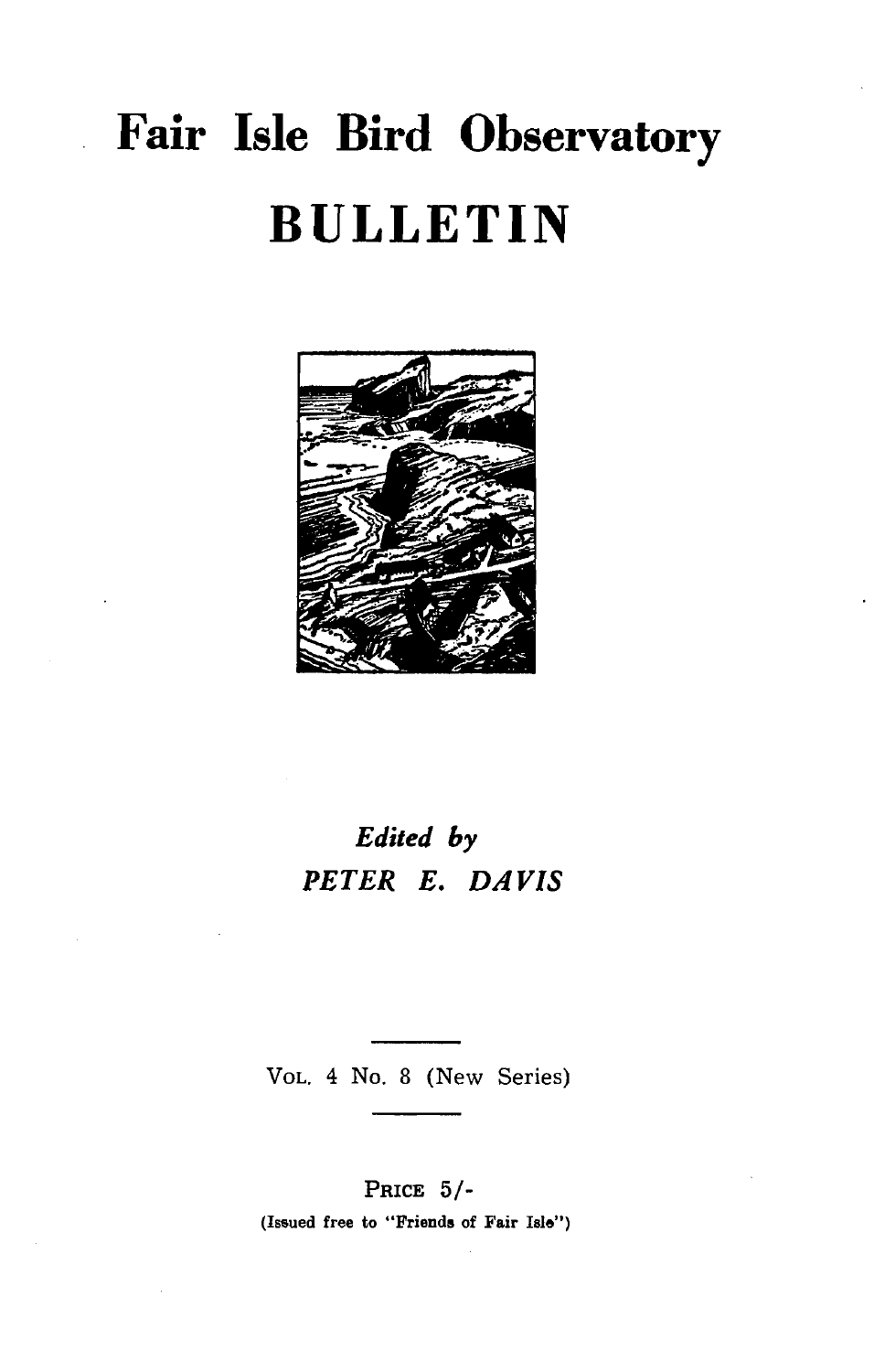### *Fair Isle Bird Observatory Trust*

#### $$

Dr James W. Campbell; Dr John Berry; Mr A. G. S. Bryson; Dr F. Fraser Darling; Mr James Fisher; Col. W. M. Logan Home; Cmdr. Sir G. Hughes-Onslow, R.N.; Mr G. T. Ray; Professor M. F. M. Meiklejohn; Col. R. Meinertzhagen; Mr E. M. Nicholson; Mr Peter Scott; Dr A. C. Stephen; Sir A. Landsborough Thomson; Professor V. C. Wynne-Edwards.

*Chairman* :- Sir Arthur B. Duncan.

*Hon. Secretary:-Mr* George Waterston, 21 Regent Terr., Edinburgh 7. *Hon. Treasurer* :- Mr Ian R. Pitman, 48 Castle Street, Edinburgh 2.

*Warden* :- Mr Peter E. Davis, The Bird Observatory, Fair Isle, Shetland. (Tel.: Fair Isle 8).

*Solicitors* :-J. & F. Anderson, W.S., 48 Castle Street, Edinburgh 2. *Auditors* :-Lindsay, Jamieson and Haldane, C.A., 24 St Andrew Square, Edinburgh.

Bankers :- The Bank of Scotland, 64 George Street, Edinburgh, 2.

*ANNUAL SUBSCRIPTION* - "Friend of Fair Isle" - ONE GUINEA.

*Please support by Donation or Legacy-*

#### THE FAIR ISLE BIRD OBSERVATORY ENDOWMENT FUND.

With the generous help of the Pilgrim Trust, the Observatory Trustees have established an Endowment Fund for Ornithology and Bird Preser-<br>vation in Scotland. The objects are :—To establish the Fair Isle Bird Observatory on a permanent financial basis; to extend Fair Isle research methods to other stations in Scotland; and finally to develop Bird Sanctuaries and Bird Protection in general.

Capital subscribed to the Fund will be held as a permanent Endowment by the Trustees and cannot be spent. Income from the Fund will be carefully used by the Bird Observatory Executive Committee in keeping with the above objects.

Please write to the Hon. Secretary for particulars.

GEORGE WATERSTON, *Hon. Secretary.* 

21 Regent Terrace, EDINBURGH 7.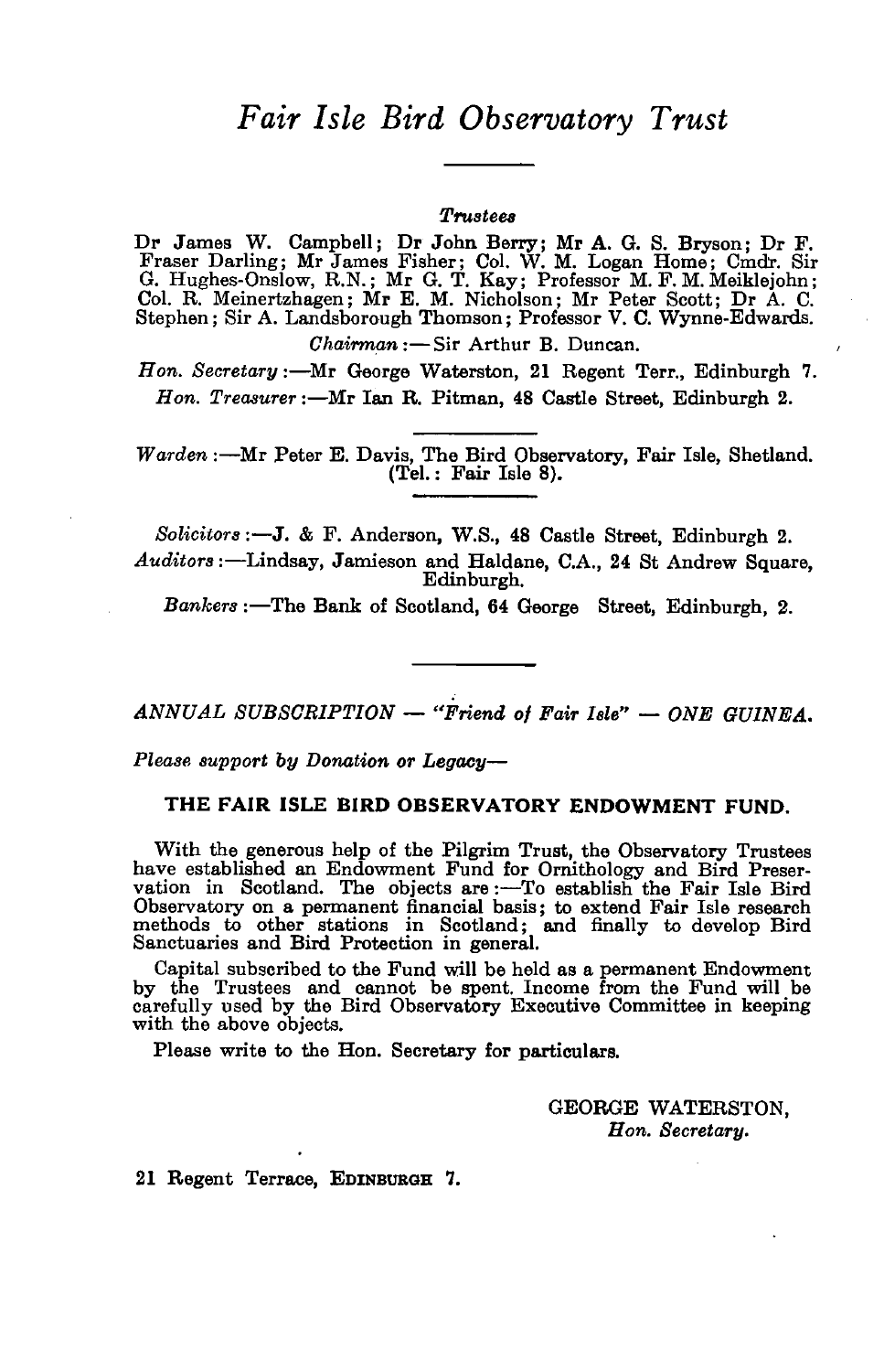### *FAIR ISLE BIRD OBSERVATORY BULLETIN*

| VOL. 4 No. 8 | <b>JUNE 1962</b> |
|--------------|------------------|
|              |                  |

### *CONTENTS*

| 88. | Autumn Rarities in 1961                                      | 209 |
|-----|--------------------------------------------------------------|-----|
| 89. | Early October Passage in 1961                                | 211 |
| 90. | Irruptive Species in Autumn 1961<br><b>Contract Contract</b> | 215 |
| 91. | Goose Passage, Autumn 1961                                   | 217 |
| 92. | Auk Recoveries in S. Scandinavia Fig. 4.1.                   | 220 |
| 93. | Bird Notes from Shetland                                     | 221 |
|     | 94. Various Records from Shetland                            | 224 |
| 95. | Bird Notes from Unst                                         | 225 |
| 96. | Autumn Migration in Orkney, 1961                             | 226 |
| 97. | Barred Warbler Records                                       | 228 |
| 98. | Recoveries 1961                                              | 229 |
| 99. | Ringed Immigrants<br>$\ddotsc$                               | 234 |
|     | 100. Tagged Seals at Fair Isle                               | 235 |
|     | Corrigenda                                                   | 235 |
|     | Appendix of Scientific Names<br>$\ddotsc$                    | 236 |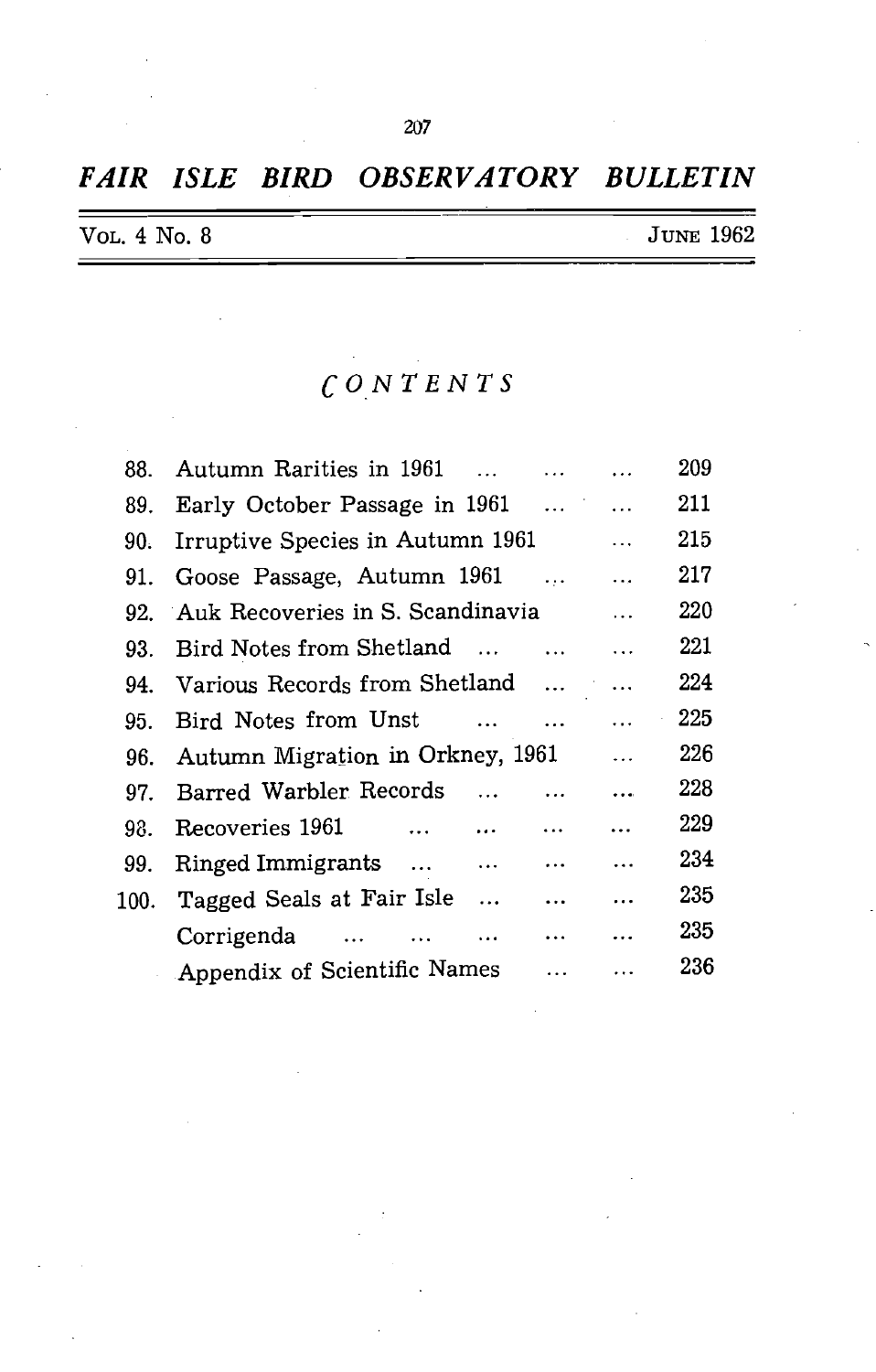#### **88. Autumn Rarities in 1961**

The autumn of 1961 was a vintage season for rare birds, with a more impressive list of eastern vagrants than ever before. They included one new to Britain, two others new to Scotland, and no less than six additions to the Fair Isle list.

SMEW *Mergus albicellus*. A "red-head" on 26th September. There are only three previous records, all in December-January.

- HONEY BUZZARD *Pernis apivorus.* A buzzard very probably this species was seen and described by E. J. Wiseman and S. L. White on the evening of 20th September. The species has never been satisfactorily recorded.
- AMERICAN PECTORAL SANDPIPER *Calidris melanotos*. A juvenile present 16th to 29th September, trapped on the 17th. A first record for Fair Isle.
- RED-NECKED PHALAROPE *Phalaropus lobatus*. An adult trapped at Golden Water on 3rd August, and a juvenile caught there on 16th August. The latter stayed in South Haven until the 24th. Three seen off Skadan on 26th October. There are only three previous records, all in June.
- GREY PHALAROPE Phalaropus fulicarius. One 26th October, in South Haven. Three other phalaropes seen on the same day (in addition to the Red-neckeds mentioned above) were too far off for identification. There are five previous records of this species, all between October and January.
- SNOWY OWL *Nyctea scandiaca.* One seen 23rd and 30th December. The first since April 1956.
- NIGHTJAR *Caprimulgus europaeus*. One seen 24th September. The only previous satisfactory autumn records were two (perhaps of the same bird) in September 1956.
- WRYNECK Jynx torquilla. One 4th September was the only autumn record this year.
- SHORELARK *Eremophila alpestris*. Two 9th, one 10th, 17th, and 18th October.
- BLUE TIT Parus caeruleus. One in the cliffs at South Naaversgill, 3rd October. The third record for Fair Isle; the previous birds were also in October.

DUSKY THRUSH *Turdus naumanni eunomus.* A first winter female, seen near the Haa on 18th October, and in the northeast of the island 19th to 21st; trapped in Vaadal on the 19th. First, accepted record for Scotland, and third for Britain. Full details are being published in *British Birds.* 

SIBERIAN STONECHAT *Saxicola torquata maura*. A first winter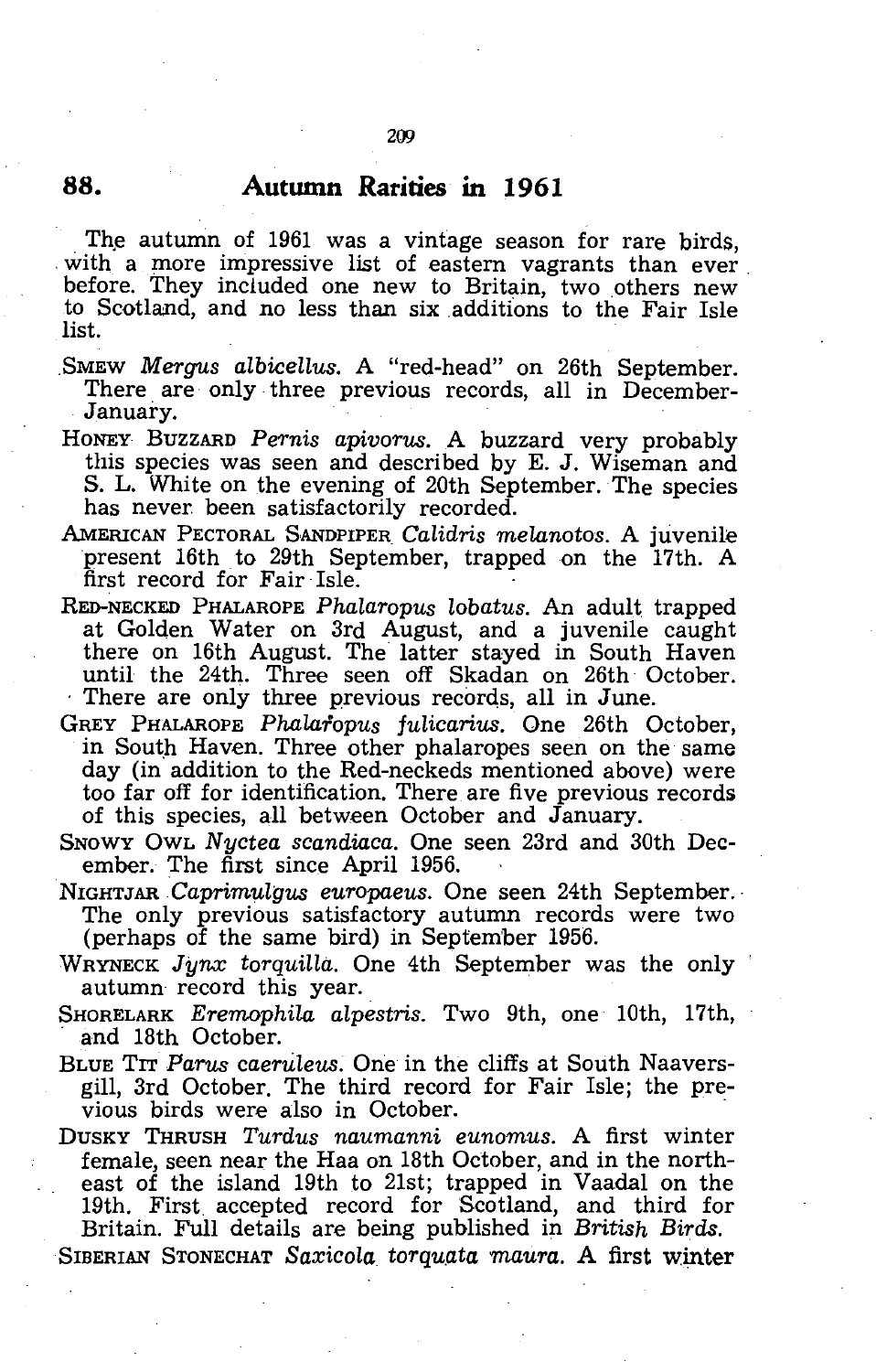female showing characters found in this pale, sandy-coloured race was present in the Stonybreck-Stackhool area from 13th to 21st October; it was trapped on the 17th. There are two previous British records of this form, both of males, at Cley, Norfolk in September 1904 and at the Isle of May in October 1913. Details are appearing in *British Birds.* 

- STONECHAT *Saxicola torquata.* Although Stonechats are regular at Fair Isle in early spring, the species is extremely rare in autumn, and until 1961 had been noted on only eight occasions, mostly single birds; and not at all since 1953. In 1961 at least seven birds occurred as follows: a juvenile 24th to 28th August, a female 19th September, a female 1st October, three males and a female 2nd, a male and two females 3rd, and up to three birds daily until the 11th.
- RIvER WARBLER *LocusteHa ftuviatiLis.* A first winter bird caught in the "warbler ditch" at Leogh on 24th September, seen again on 25th. A first record for Britain. The species breeds from N.E. Germany to W. Siberia, and migrates to E. Africa. A full note is appearing in *British Birds.*
- LANCEOLATED WARBLER L. *lanceolata.* One seen 2nd and 4th October, probably seen 6th and 9th, trapped (first-winter) on the 13th, and seen on 14th. Probably all these observations referred to the same individual. The record is the 10th for Fair Isle and the twelfth for Britain.
- ICTERINE WARBLER *Hippolais icterina*. Only one autumn record, one seen 4th September.
- BONELLI'S WARBLER *PhyUoscopus boneHi.* A first-winter bird trapped in a potato-patch at Brows on 22nd September. The first record for Scotland, and the tenth in Britain. This is one of the most extraordinary of the autumn records, for the bird was some 700 miles north of its breedingrange. Full particulars have been submitted for publication in *British Birds.*
- GREENISH WARBLER *Ph. trochitoides.* A first-winter bird caught in the cliffs at Gunglesund on 19th August; and a bird almost certainly this species seen in the South Reeva on 4th September.
- ARCTIC WARBLER *Ph. boreatis.* A first-winter bird trapped near the Haa on 26th September.
- YELLOW-BROWED WARBLER Ph. inornatus. Two (one trapped)
- on 1st October, another 3rd, and one 9th and 10th.<br>DUSKY WARBLER *Fh. fuscatus*. One seen and trapped in Vaadaal on 14th October. A first record for Fair Isle, and the second in Britain; the. first was at Auskerry, Orkney, on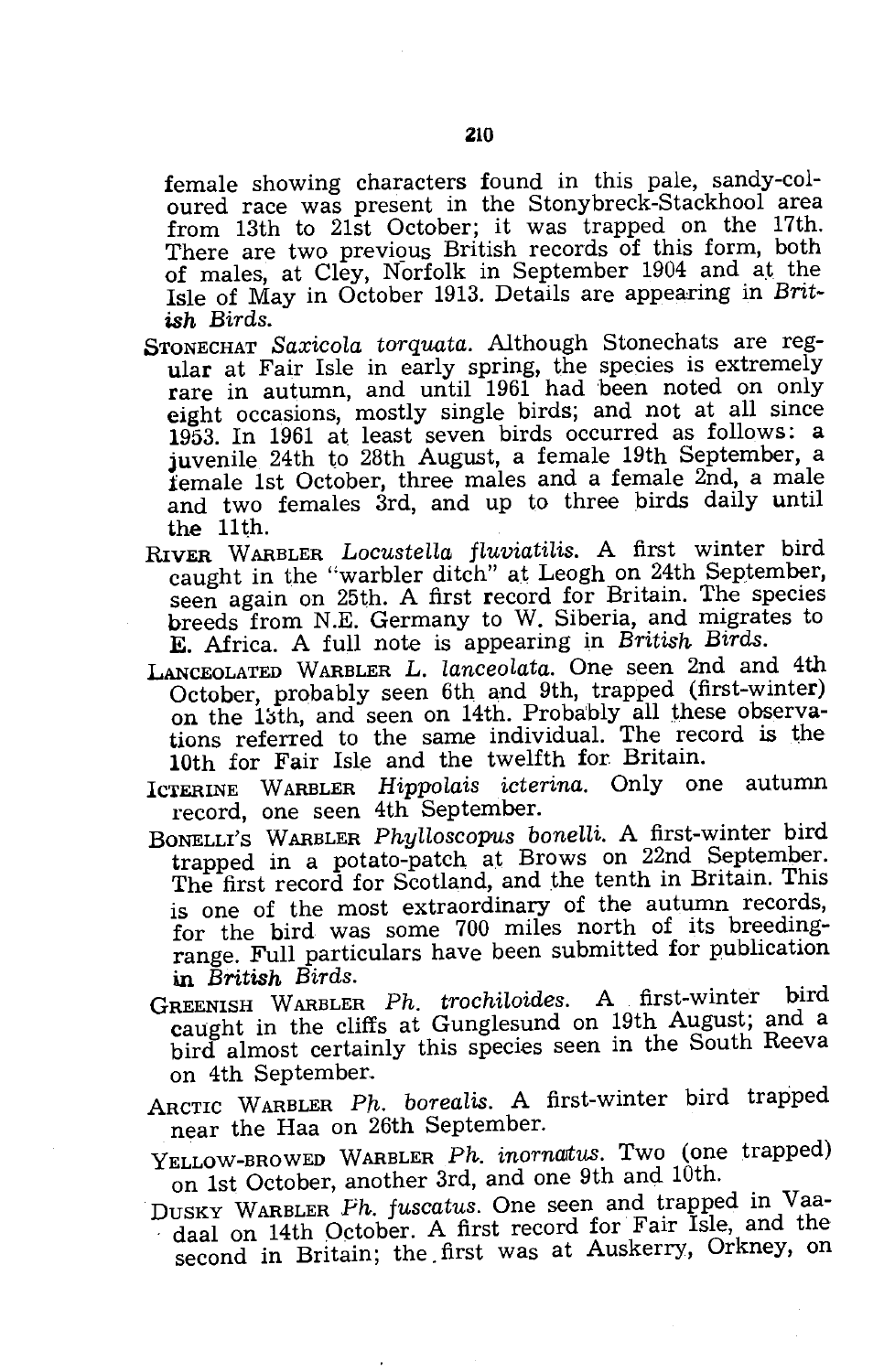3rd October 1913. This tiny leaf-warbler breeds in Central Asia from about 83°E. to the Pacific, and winters from N.E. India to S. China. A full account is being published in *British Birds.* 

- RED-BREASTED FLYCATCHER *Muscicapa parva.* One 19th September, one (probably different) 20th, and one 30th; two 1st October, one 2nd, two 4th, and one 5th.
- RICHARD'S PIPIT *Anthus novaeseelandiae.* One seen 8th Octo~ ber; a first-winter bird caught in the Haa trap on the 18th.
- YELLOW-HEADED or CITRINE WAGTAIL *MotaciUa citreola.* A first-winter bird present 4th to 13th September. The fourth record of this Siberian bird at Fair Isle and in Britain. A note on the occurrence has. been submitted to *British Birds.*
- ROSE-COLOURED STARLING *Sturnus roseus.* A juvenile present 1st to 14th September, trapped on the 1st.
- COUE'S REDPOLL *Carduelis hornemanni* (or *flammea) exilpes.*  An adult and three juveniles (two juveniles trapped) on 19th October. There are four or five previous records of this form at Fair Isle, the last being in 1923. Details have been submitted to *British Birds.*
- SCARLET GROSBEAK *Carpodacus erythrinus.* Three 4th September, in the cliffs at the Reevas; two still present 5th, one 6th. One present in a large patch of oats at Busta, 9th to 12th September. A late bird at Taft, 6th to 8th October.
- ORTOLAN BUNTING *Emberiza hortulana.* One immature, 4th to 6th September, was the only autumn record.
- LITTLE BUNTING *E. pusilla.* One 4th-5th September, another 13th-14th (trapped 13th); one 21st, 24th, 25th, and 27th September. Two 1st October, one until 7th; one 13th October; one 27th-28th October, and (probably same) 1st and 9th November.

#### **89. Early October Passage in 1961**

#### PETER DAVIS

The heaviest movement of the autumn of 1961 at Fair Isle came during the first ten days of October. Nearly a hundred species were moving during this time, and there were new falls almost every day. Fortunately there were fifteen or more bird-watchers on the island to reap the harvest, though admittedly the presence of most of them was involuntary, the "Good Shepherd" being delayed for ten days by the strong S.E. wind.

The weather-pattern hardly changed from the 1st to the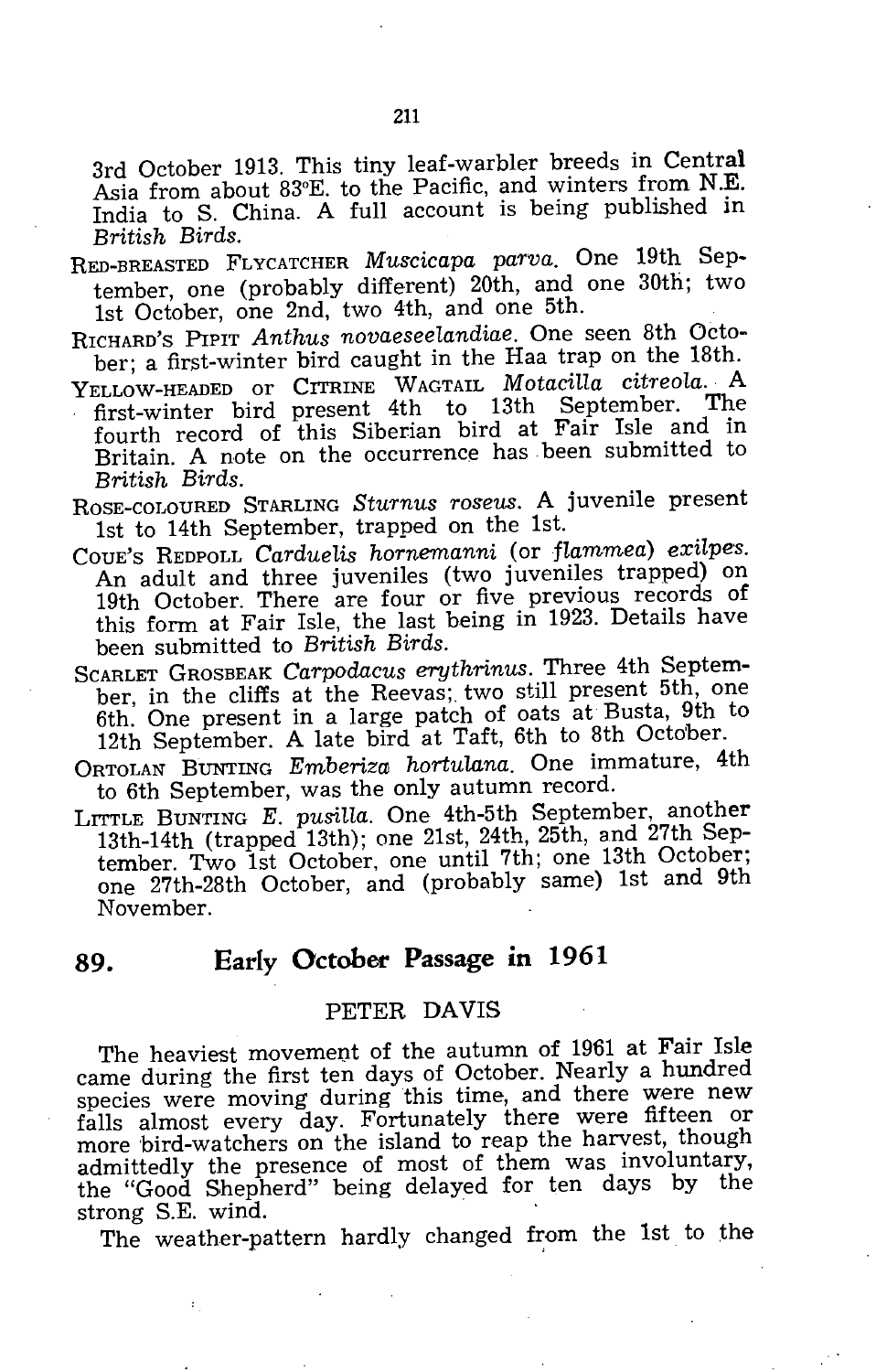8th. A large anticyclone was centred over the Baltic area, and successive depressions approaching Britain from the Atlantic were halted before they could cross the country. Not until the night of the 8th/9th did a frontal system succeed in crossing the northern North Sea to end the fair weather in Scandinavia and bring S.W. winds to our area. Several slow-moving fronts penetrated as far east as Fair Isle, however, and the weather throughout the ten days was mainly overcast with periods of rain or fog.

The 30th September had been a quiet day, but the morning of 1st October saw birds in profusion. Not only had there been a considerable overnight fall, but a big diurnal passage occurred in the early hours of the day. The night-migrants were chiefly 250 Redwings and 50 Song Thrushes, but there were also some 25 Hedge Sparrows, 12 or 15 Redstarts and Pied Flycatchers, and smaller numbers of Ring Ouzels, a Stonechat, Robins, three late Reed Warblers, Blackcaps, Garden Warblers, Lesser Whitethroats, Willow Warblers and Chiffchaffs, two Yellow-browed Warblers, Goldcrests, two Red-breasted Flycatchers. White and Grey Wagtails, two Mealy and a Lesser Redpoll, and two Little Buntings. Six Herons and a Sand Martin had also arrived. Siskins and Chaffinches increased considerably, to 120 and 150 respectively. The diurnal passage was mainly of Skylarks and Meadow Pipits, with a few other species; a count of birds departing from the south end between 0800 and 0900 GMT alone yielded 385 Skylarks, 236 Meadow Pipits, 60 Starlings. 50 Twites, 30 Chaffinches, 3 Hedge Sparrows, 2 Siskins, and a Tree Pipit. Various waterfowl were passing offshore, including Cormorants, Velvet Scoters, Red-breasted Merganser, and five grey geese, whilst waders and gulls also increased. Common Gulls scored over 220, Lapwings doubled their previous numbers to 100, and there were Curlews, and Dunlins, a Green Sandpiper, several Black-headed Gulls and Comic Terns.

The wind was more southerly, fresh breeze, overnight on the 1st/2nd. The majority of the previous day's migrants left during the night, and among the commoner night-migrants only the Song Thrush maintained its numbers. A few species increased, however, or appeared for the first time. Dunlins (c. 25) and Chaffinches (c. 300) were twice as numerous, rather more Twites were present, and two Little Stints, a Short-eared Owl, several Fieldfares, four Stonechats, a Lanceolated Warbler, and a Spotted Flycatcher occurred. Another rare visitor was a Crimson-speckled Footman moth Utetheisa pulchella, a species which breeds in southern *Utetheisa pulchella*, a species which breeds in Europe.

The wind backed S.E. again by the evening of the 2nd,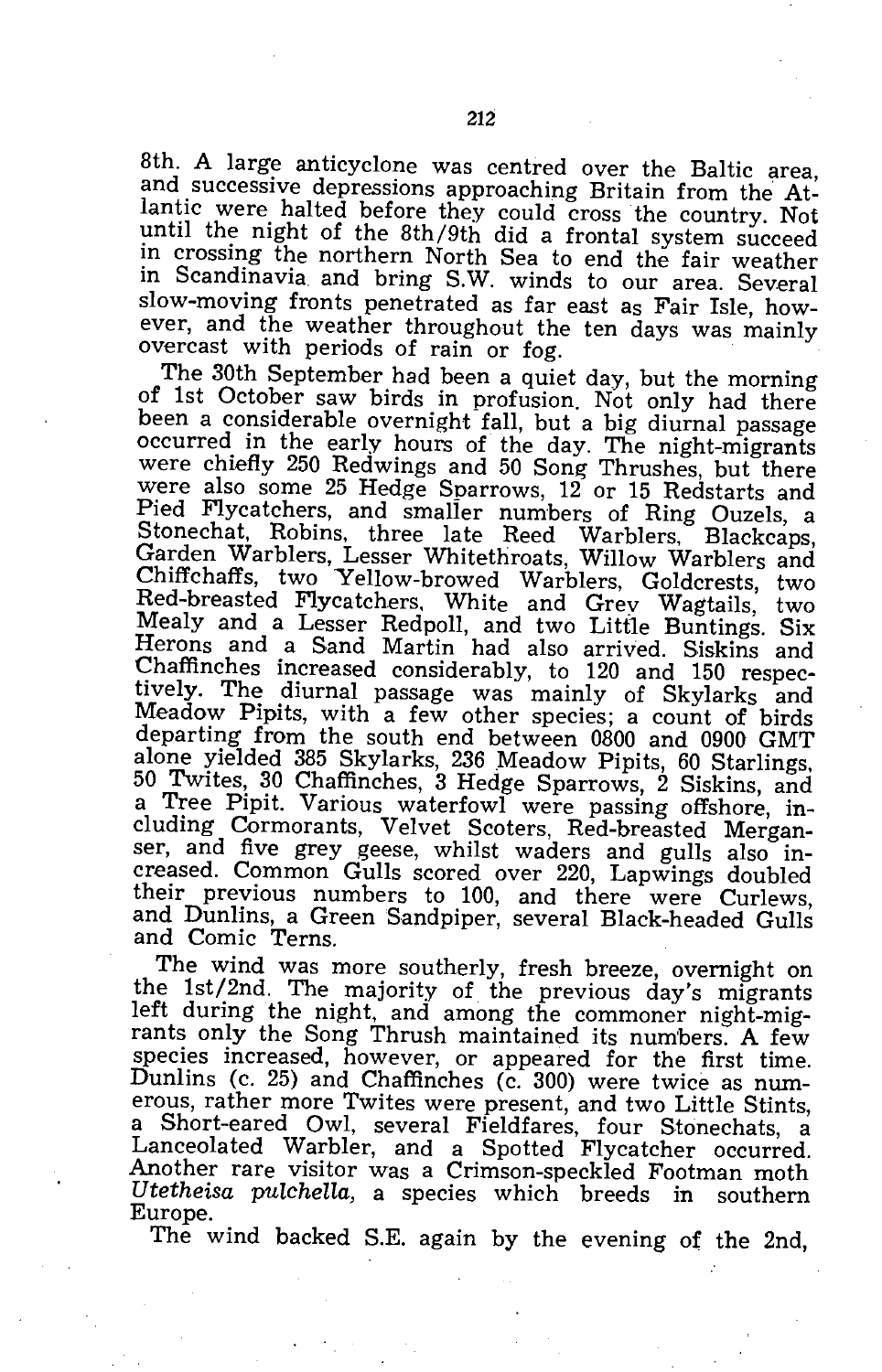and next morning another wave of night-migrants had reached the isle. This time there were over 300 Redwings, over 250 Song Thrushes, over 75 Goldcrests, with some 25 Robins, 15 Redstarts, and 10 Pied Flycatchers. Other newcomers included Corncrake, Common Sandpiper, two Shorteared Owls, at least six Ring Ouzels, several Blackbirds, Lesser Whitethroats, Willow Warblers, Chiffchaffs, a new Yellow-browed, odd Tree Pipits, and a Blue Tit-only the third recorded in the island. There seemed also to be more small Wheatears about. Chaffinches and Meadow Pipits had noticeably decreased. Three Red Admiral butterflies, and another, probably a Painted Lady, were seen.'

On the 4th the Redwings totalled over 400, and though Song Thrushes were fewer, and Robins and Goldcrests in similar numbers to the previous day, it is likely that there had been a change of population; for an ample supply of new birds was in the trapping-area, until most had moved to the shelter of the west cliffs by noon. Blackbirds increased to about 15, and other new arrivals were Goldeneye, Water Rail, Greenshank, more Dunlins (c. 35), Mistle Thrush, two Bluethroats, about ten Blackcaps, four Garden Warblers, two Spotted and two Red-breasted Flycatchers, at least seven Tree Pipits, four Bramblings, and five Reed Buntings. Other species were unchanged.

A remarkable Robin arrival was the feature of the 5th, when it rained steadily from 0800 to 1600 hours. A few more were in at dawn, but the fall continued all day, seeming most intense in the last two or three hours of daylight. At least 500 were judged to be present, and there could have been many more. A few new Song Thrushes and Blackbirds, and probably some Redwings, as well as a dozen Chiffchaffs, two Whitethroats, and several Lesser Whitethroats, a Great Grey Shrike, some 15 Bramblings and 13 Reed Buntings also appeared. Another Red-breasted Flycatcher was trapped, and a 'Swallow and a House Martin seen.

The 6th was another day of strong wind and almost continuous rain. Apparently few notable changes had occurred overnight, and any decreases in our census were probably due to the birds taking refuge in the west cliffs. At least five Great Northern Divers were seen passing south, a Barnacle Goose occurred, Dunlins increased to 50 (which would be a big score for Fair Isle even in the normal peak-period in. August or early September), two Wood Pigeons were seen, over 25 Blackbirds, a Black Redstart, two new Reed Warblers, a few more Chiffchaffs, two Grey Wagtails, and a late Scarlet Grosbeak. Conditions seemed very unfavourable for some of the soft-billed species; some Robins and Chiffchaffs were at very low weights, and several were found dead or dying.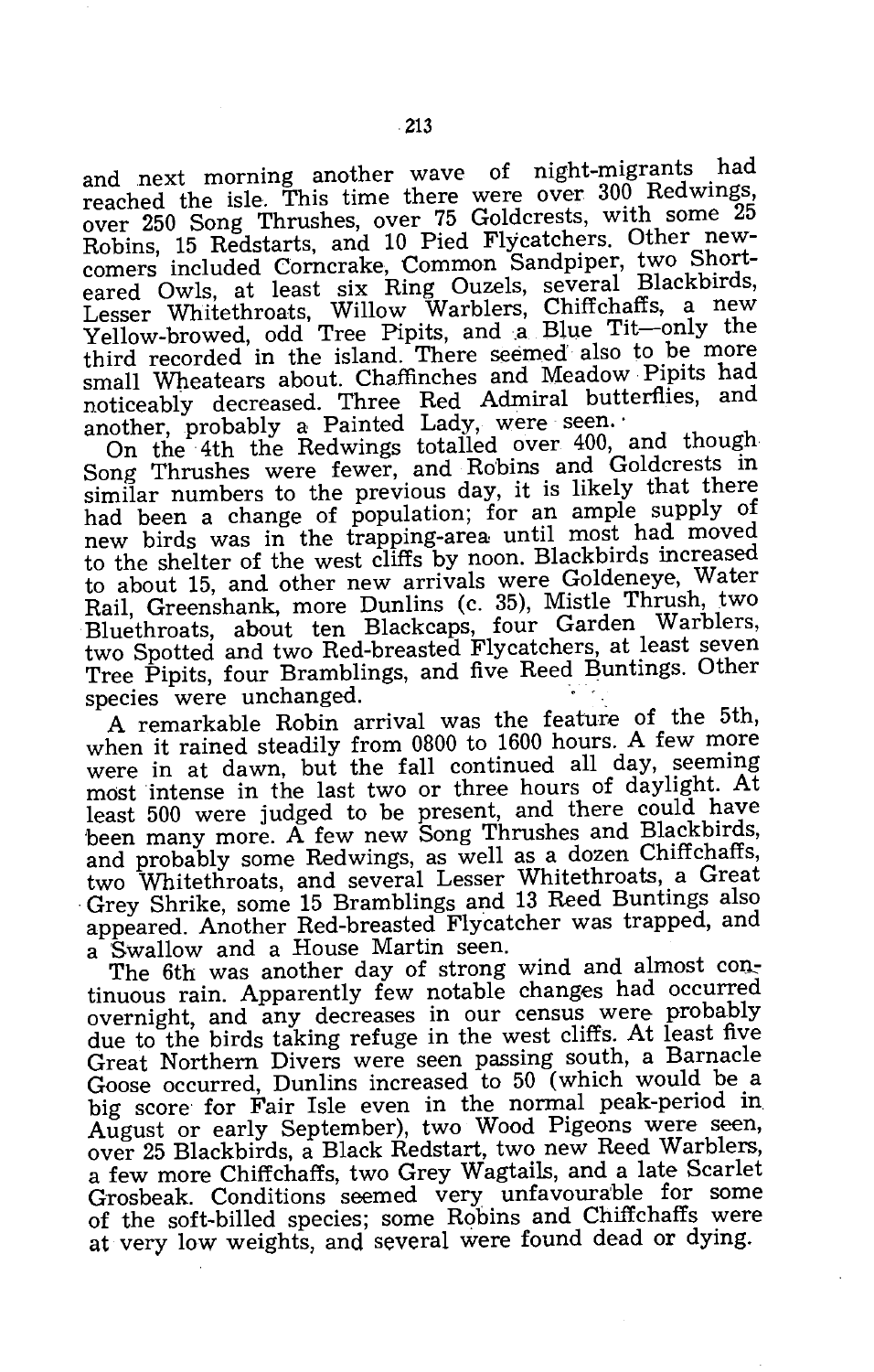The foul weather continued until noon on the 7th and by this time nearly all the passerines had taken to the cliffs. A few species, particularly Redwing (c. 500) and Blackbird (c. 100) had arrived, while Lapwings (over 90) and Common Gulls (c. 100) were also moving again. Rather appropriately most other new birds were waterfowl-several Teal, Tufted Duck, Velvet Scoter, three Water Rails, more Snipe (c. 30 seen), three Woodcocks, and two Ruffs were observed. At least three Continental Wrens, a new Black Redstart, a few White Wagtails, and an additional Great Grey Shrike were also seen.

On the night of the 7th/8th the rain had ceased and there were some breaks in the cloud, though the wind continued strong from the S.E. Redwing and Blackbird numbers doubled overnight, and there was certainly a change in the Song Thrush and Robin population, although the recorded totals were much the same. Chaffinches increased again to over 200 and Bramblings to eighty; over 120 Siskins were seen. Again, most arrivals soon crossed the isle and went into the lee. Other newcomers or increased scores on the 8th were seven Herons, 12 Teals, 5 Long-tailed Ducks, about 15 Jack Snipe, a Spotted Redshank, over 60 Dunlins, a Turtle Dove, more Wheatears, over 20 Redstarts, three Bluethroats, a Richard's Pipit, and small parties of Starlings.

By the morning of 9th October the wind was veering S. to S.W., still strong, but the day was clear and sunny. It was a real pleasure to be out over the isle, and coverage was excellent. There were masses of birds to be seen. Redwings were everywhere, over 2000 were present, and Song Thrushes (over 200) and Blackbirds (over 250) were more abundant. Common Gulls came ashore during the day; over 300 were gathered by nightfall. Other species had decreased noticeably. including most of the smaller night-migrants except the Robin (which showed a small increase or perhaps another change of individuals) and the Fieldfare  $(c. 20)$ . Most of the finches, and especially the Twites, were in reduced numbers. New birds were a Sparrowhawk. several Blackheaded Gulls, two Shorelarks, at least six Swallows, several more Blackcaps, another Yellow-browed Warbler and Spotted Flycatcher.

This was the culmination of the splendid series of falls. In a moderate S.W. breeze and clear sky on the night of the 9th/10th at least two-thirds of the migrants departed. The remaining finches delayed another day, and then they and the remaining night-migrants passed on. The long-delayed human visitors finally got away on the 10th, having helped to give the season's ringing an unforeseen boost of some 600 birds; and those who remained turned, a little downcast, to face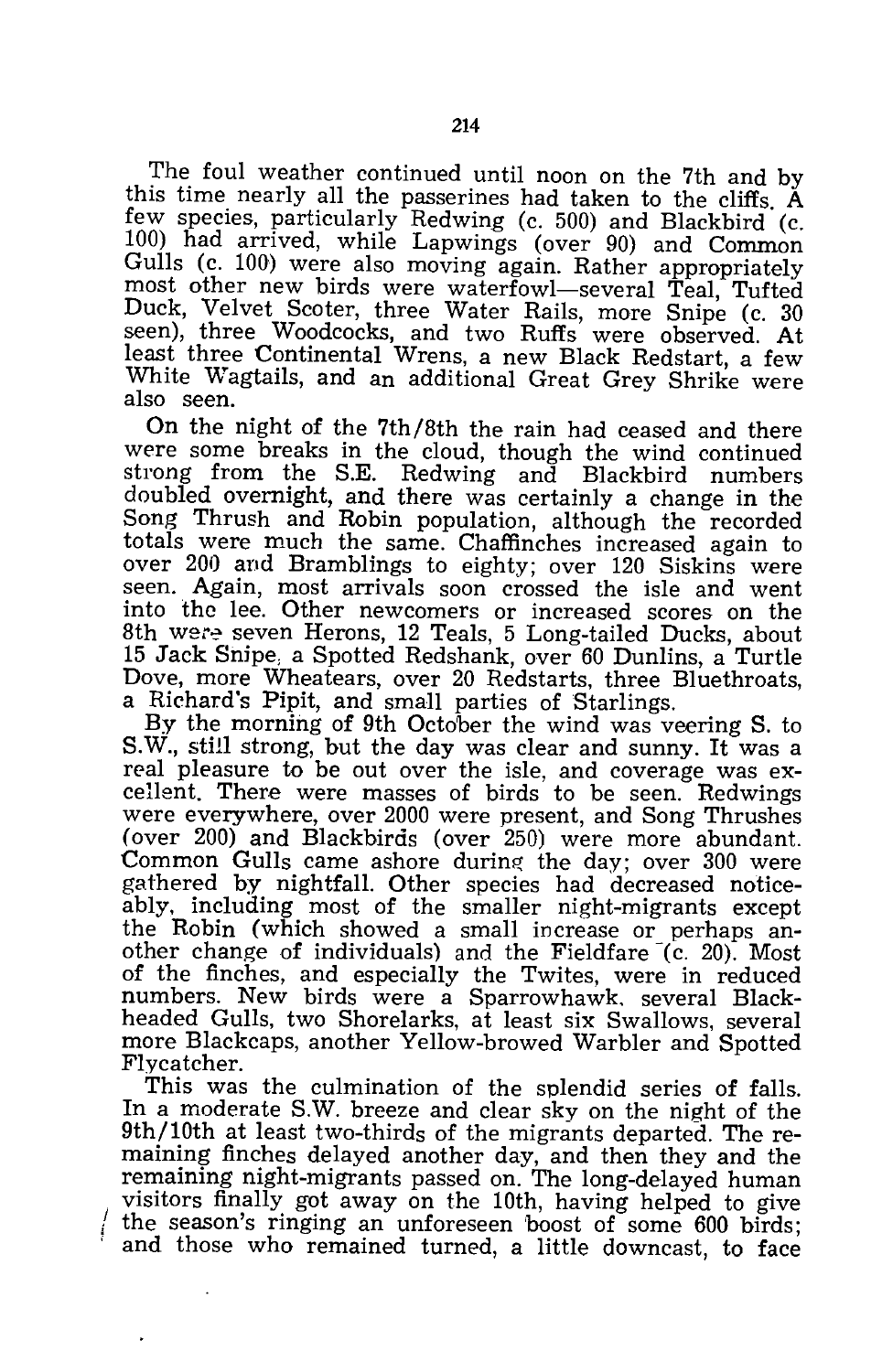the birdless island. For once the feeling of anti-climax after a big passage was shortlived, for though birds were scarce in the next ten days, almost every day brought some stupendous rarity, as a glance at the list in para. 88 will show. October 1961 was a most remarkable month, and we may never see its rival.

#### 90. Irruptive Species in Autumn 1961

#### PETER DAVIS

One of the features of the splendid autumn passage in 1961 was the number of arrivals of the irruptive species; birds which reach us, not as part of an annual migratory pattern, but as a result of an extension of their normal wanderings, in years of high population and inadequate food-supply. Typical species in this category are the Waxwing, Siskin, Redpoll, and Crossbill. No Crossbills occurred at Fair Isle in 1961, and few Waxwings, but Siskins and to a lesser extent the European Redpolls were abnormally numerous, and there can be no doubt that several species we do not usually regard as irruptive, such as the Chaffinch and the Hedge Sparrow, made such incursions at Fair Isle in the past season.

The first and most notable of these falls occurred on the 19th/20th September. On the 19th, the wind at Fair Isle was S.E., force 6 to 7; there was increasing cloud late in the day, and rain after nightfall. A slight but steady trickle of continental birds, chiefly of the chats, and *Sylvia* warblers, was coming into the isle from midmorning onwards. The first four Siskins were noted, early in the afternoon, and towards nightfall Chaffinches began to arrive, though only some 20 or 25 were logged before observations ceased. Several people visited the South Lighthouse from midnight to three a.m., but although conditions seemed ideal for bringing migrants to the lantern, nothing arrived. It is therefore probable that the birds seen on the 20th had actually arrived during the previous evening.

The wind had veered S.W. late in the night and fallen light; the rain ceased before dawn, and the clouds cleared during the early hours of daylight, on the 20th. The morning's observations showed that whereas the other continental observations showed that whereas the other birds had increased little compared with the previous afternoon, there were now over 40 Siskins, and the astonishing total (by Fair Isle standards) of over 300 Chaffinches; besides seven Hedge Sparrows, a Mealy Redpoll, two Bramblings and two Reed Buntings. This Chaffinch total is not only unusually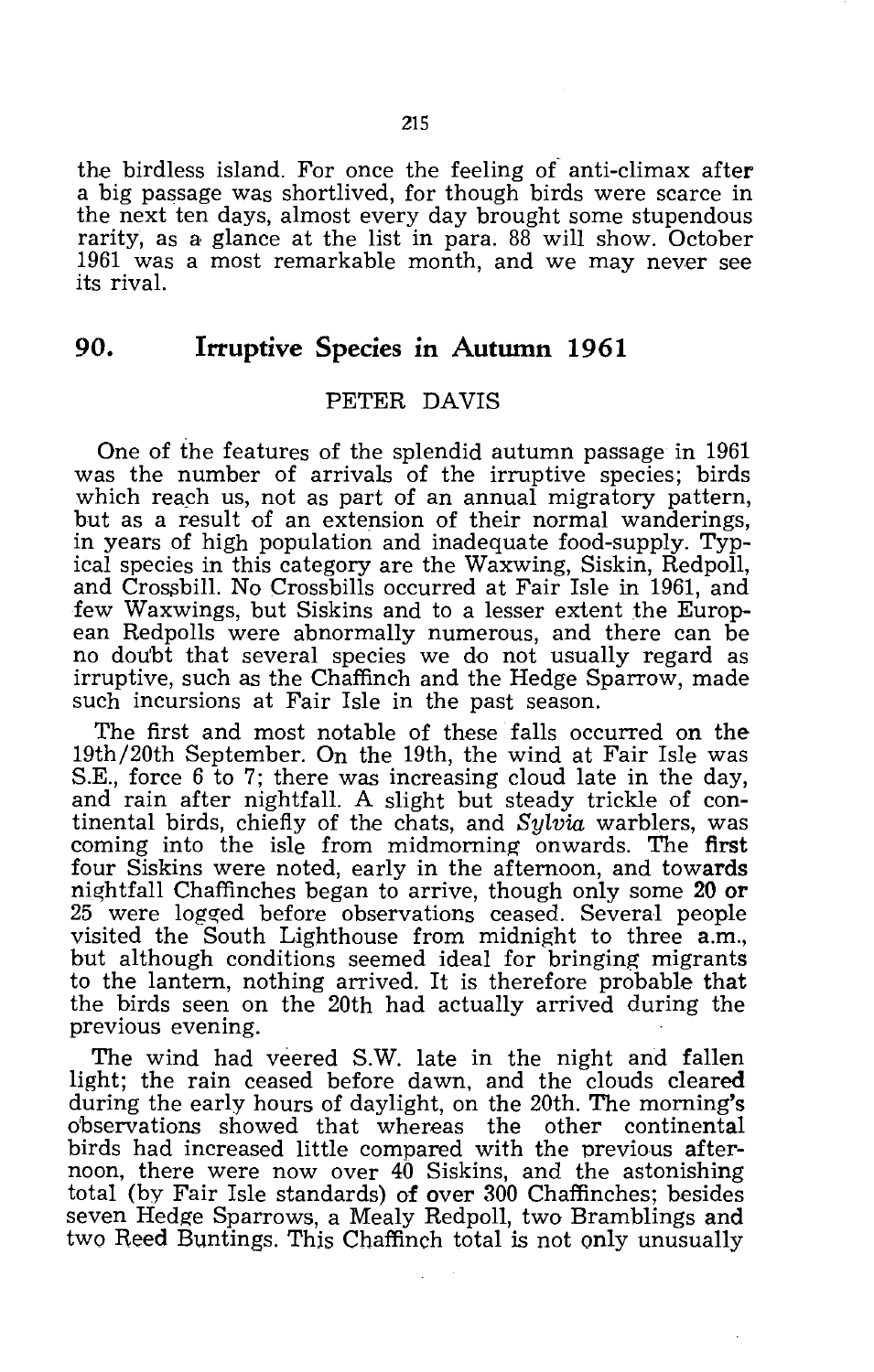large for Fair Isle, but fully two weeks earlier than any sizeable movement in earlier years.

On the 21st, when the wind continued light, south of west, over 500 Chaffinches and 50 Siskins were seen. It is quite likely that numbers had been understimated on the 20th, but some new birds may have arrived, perhaps moving on from Shetland. Most of the other continental birds had by now passed on. The Chaffinches, though not the Siskins, had decreased by the 22nd, but on the 23rd, in a moderate southerly 'breeze, Siskins increased to over 70 and Hedge Sparrows to 15, though few other migrants were seen. The numbers of all the irruptive species then decreased fairly steadily during the following week.

The coincidence of arrival between the Siskins and Chaffinches, and the quite abnormal occurence of the latter, strongly suggest that both were irrupting; and it seems probable that the movement was oriented S.W. out of S. Norway and then drifted to Fair Isle with the S.E. airstream of the 19th. This S.E. wind extended over most of the North Sea, ahead of a northward-swinging warm front of a Low centred north-west of Scotland. The arrivals of the 23rd, however, must have been across the light southerly airstream, and there is no likelihood of their having been drifted west. This is of particular interest in respect of the Hedge Sparrows which came on that day, for we had always regarded them as drift-migrants to Fair Isle. During both these arrivals the weather was fine and the wind light in Scandinavia.

The next arrival of these irruptive birds came at the end of September and beginning of October. There were one or two Reed Buntings between 28th and 30th September; Siskins increased from 15 on the 28th to 40 on 29th, 65 on 30th, and over 120 on 1st October; Hedge Sparrows increased suddenly from only two on 30th to 25 on the 1st, and Chaffinches from 80 on 30th to 150 1st, and 300 on 2nd October. There were two Mealy and a Lesser Redpoll (the last being a major rarity here) by the 1st October.

The wind was strong S.E. on 29th and 30th September, but produced few continental birds apart from the Siskins; on the 1st October, in a moderate S.E. airflow, the irruptive species came as part of a considerable fall of other continentals, chiefly Redwings and Song Thrushes but including many chats, warblers, fly-catchers, and other small birds. On the 2nd, however, in a fresh S.E. breeze, the Chaffinch was virtually the only species to increase. It is of course possible that the newcomers had come out of Shetland and not across the North Sea.

The later arrivals of irruptive species nearly all coincided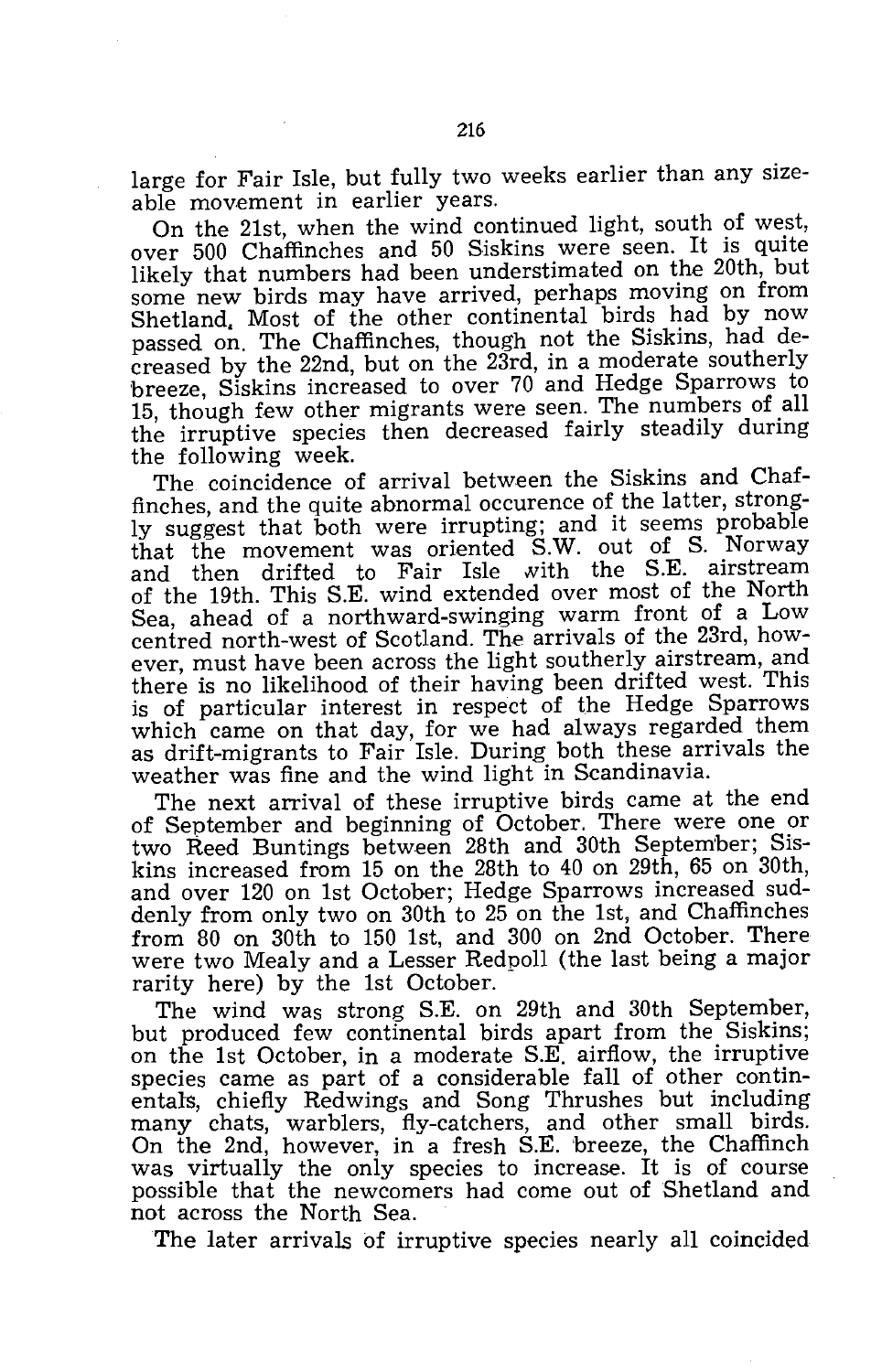with arrivals of other continental species, usually in easterly weather, and with fair conditions in Scandinavia. Thus Siskins increased again from 70 on 6th October to over 120 on the 8th, and Chaffinches also increased slightly on the 8th, whilst Reed Buntings peaked at about fifteen, all at the time of a major thrush-Robin arrival. After this the Chaffinch and Reed Bunting pass out of the picture, but small waves of Siskins recurred all through the late autumn, with 15 to 25 arriving on 20th October, 6th and 13th November, and odd birds passing frequently until early December, two as late as the 24th. The Mealy Redpolls, which unlike their Greenland cousins, seldom move in quantity until late in the autumn, peaked at five on 27th October, six 7th November, and four 26th November; and about four arrived between 9th and 11th December, at least one of which stayed until January. Most of these were in easterly weather, though those in late October were in light south-westerlies. Four Coues's Redpolls occurred on 19th October, in a cold N.E. wind. Northern Bullfinches, which were more frequent than in most years, showed the same correlation with thrush arrivals and occurred generally in easterly winds. The first was seen on 20th October, another from the 26th, two on 7th November and one 13th, and a last one on 14th December. Finally there were the Waxwings, of which four were seen on 5th November, three (not necessarily the same) on the 6th, and odd birds on the 9th and 14th. The wind was light S.W. on the 5th but there was a moderate fall of Redwings and Blackbirds making an upwind passage to winter-quarters in Britain, on the 6th the wind was S.E. and we had a large Blackbird fall.

All the significant falls of these irruptive birds came with fair or fine weather in Scandinavia, and most of them with easterly winds in the North Sea; and most were coincident with falls of "normal" migrants. The correlation would suggest that the dispersal of many of the irruptives is definitely oriented towards the south-west or south, and that, like the commoner migrants, few would reach Fair Isle were they not deflected to the west by crosswinds.

#### **91. Goose Passage, Autumn 1961**

#### PETER DAVIS

Fair Isle lies well to the east of the main flight-lines for geese which breed in Iceland and Greenland and winter in the British Isles, and the numbers recorded in most autumns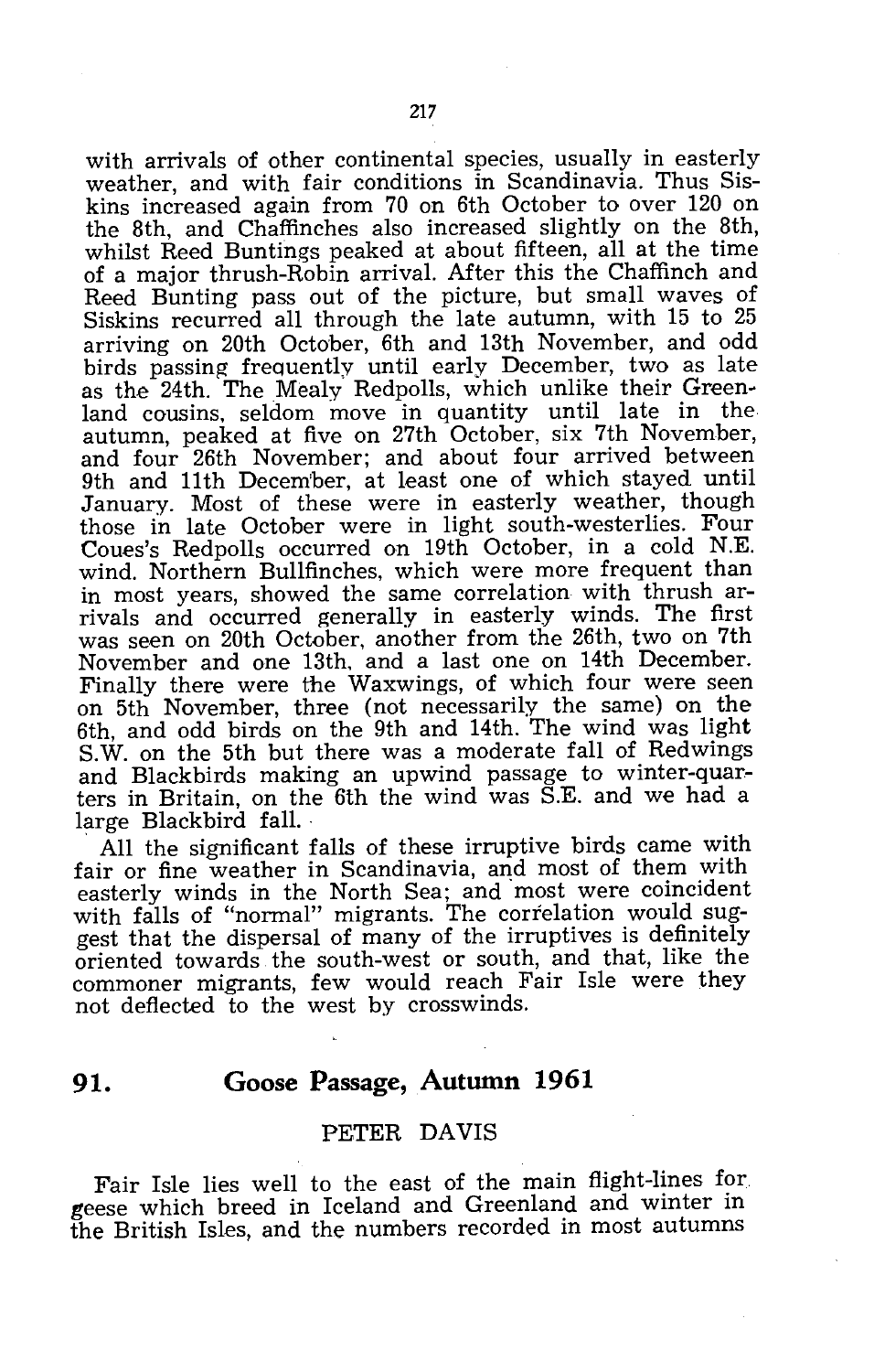are low compared with those seen, for example, in the Hebrides. In an average autumn there would probably be less than fifty individuals passing through. and fewer than ten would be shot by the islanders. In 1961, however, the total seen must have been well over 400, mainly Grey Lags, and some 25 were shot; several senior members of the community said they could not recall so strong a passage.

The first geese recorded were five grey geese on 1st October, and a single Barnacle (the only one certainly identified this autumn) on the 6th. On 10th October, eight more grey geese were reported, and the 11th was a good day. A Whitefront was shot from a party of about eighteen similar birds, which departed S.W. about 0700 GMT. Parties of eight and six larger geese were reported to have passed over early in the morning; sixteen Grey Lags passed south-west midmorning, and two others later. At least one Pinkfoot was also seen, and a flock of about 25 unidentified geese passed south, well offshore. before noon. At this time, an almost stationary, very shallow, depression was over Iceland, and it was almost calm there. with 'broken cloud. A light or gentle S.W. airstream covered the area between Iceland and Shetland.

About fifteen more grey geese were seen early next day; these coincided with a sizeable fall of Iceland Redwings, and a passage of about 30 Whooner Swans and some 50 Golden Plovers, all moving south. By now there were col conditions across the north-east Atlantic, between anticyclones in S. Britain and in Greenland; the weather was fair, with light or moderate N.W. to W. winds betweep Iceland and Shetland. Fortv more swans, but no geese, were observed passing south on the morning of the 13th.

The movements resumed on the 17th, in a strong northwesterly airflow behind a depression centred north of Shetland. The skies over south Iceland were almost cloudless at this time. Parties of six Grey Lags, and at least six other grey geese, as well as fourteen Whoopers, and several Mallard, Teal, and Wigeon, moved south during the morning. Early on the 18th, in similar weather, we had a much larger movement of geese, with parties of 28, 11. and two grey geese, six Pinkfeet. and at least one single Grey Lag moving south, whilst four Whoopers settled in South Haven. At least fifteen Long-tailed Ducks, a Pintail, and a Glaucous Gull also arrived. On the 19th five large grey geese passed early in the morning, and later a Pinkfoot was shot from a party of nine similar birds. On the 20th parties of five Grey Lags and seven other grey geese (probably Grey Lags) were present.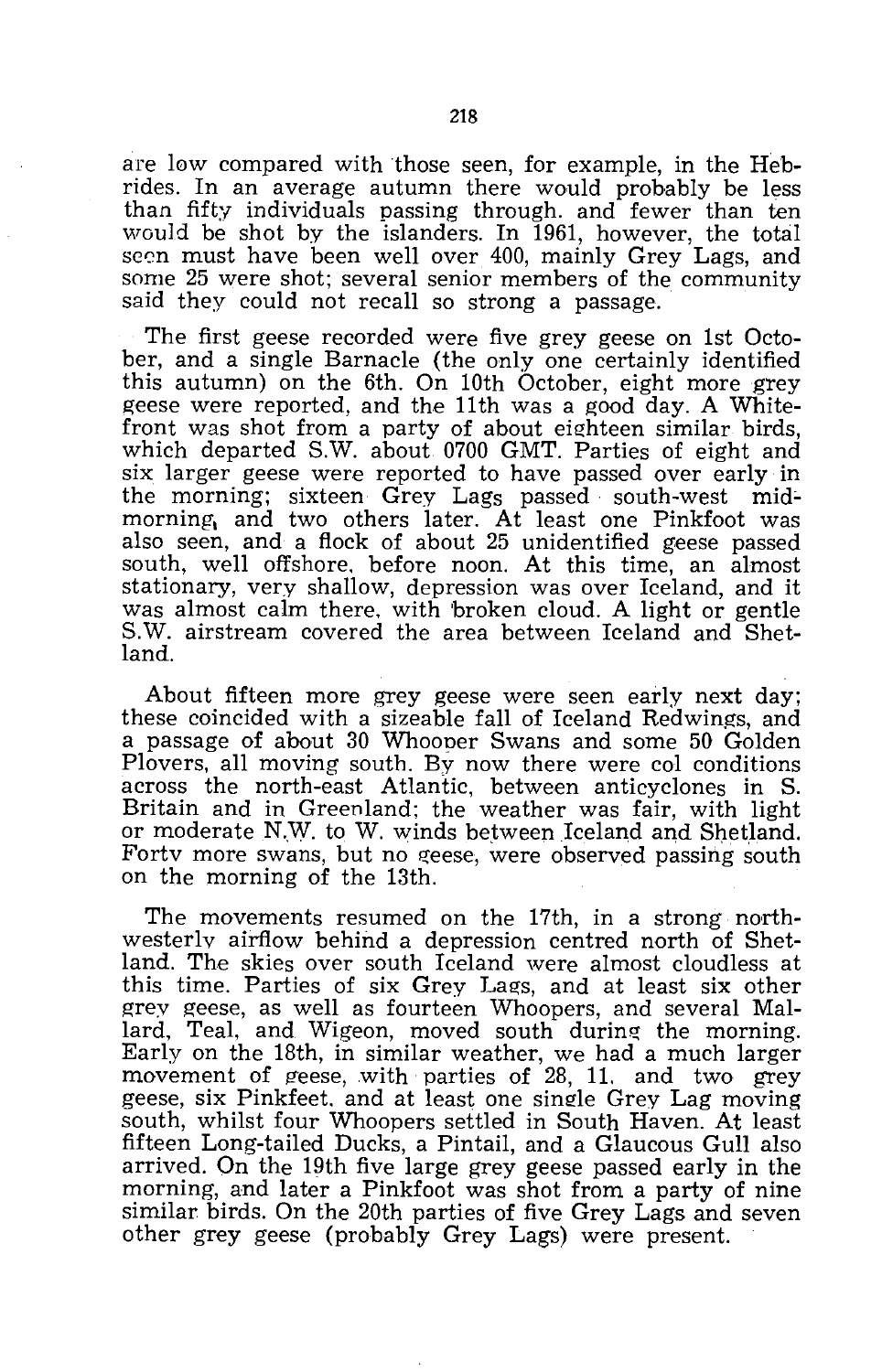No geese were seen during the next five days, but five Grey Lag "probables" flew by on the 26th, and then on the 28th came the biggest passage of all. The weather-situation was essentially the same as that on the 17th-18th, with a Low centred west of Norway, and a north to west airstream between Iceland and Shetland. The conditions were again fine in S.E. Iceland, and the winds generally were light. Over 80 grey geese moved south, well offshore, at about 1030 hours; parties of six and 24 Grey Lags were seen over the island, and in the afternoon over 60 Grey Lags were gathered on the ground, which may or may not have included the smaller parties seen earlier. It was altogether a notable day for movements from the north-west; the other arrivals included at least eighteen Cormorants, seventeen Goldeneyes, a Long-<br>tail, parties of five and eight Whoopers (passing north, tail, parties of five and eight Whoopers having presumably overshot a wintering-ground in Shetland), one or two Merlins, some 300 Iceland Redwings, and about 350 Snow Buntings. Rather curiously, there were no corresponding increases in the north-western waders.

At least 50 Grey Lags were still present on the 29th, and a few remained on the 30th and 31st, twelve Pinkfeet being also present by then. These were probably seen again on the 1st November.

On 2nd November, coinciding with a small arrival of Iceland Redwings, at least thirty Grey Lags arrived on the island. In the evening there was a gathering of over 80 geese at Meoness; some of these were said to be smaller than Grey Lags, though the majority were evidently of that species. About forty Grey Lags were still present on the 3rd, but only eight were seen on the 4th, and most if not all of these remained to be shot, the last on the 12th. The weather on the 2nd was again very similar to that on the 17th and 28th October, with a Low crossing Shetland late on the 1st, and leaving a north to west airstream behind it; with fair weather in Iceland.

Eleven more Grey Lags moved south on 20th November. On 3rd December, at the beginning of a period of severe weather, thirteen more flew out S.W. and two other grey geese were seen. Next day there were four Grey Lags and nine Pinkfeet on the island. A single Pinkioot was shot on 22nd December, and on the 29th two geese probably of this species flew over to the south. Probably all or most of these late geese had been resting in Shetland, where over 100 Grey Lags were still in the Spiggie-Fitful area in late November, and doubtless many other parties were elsewhere in the islands.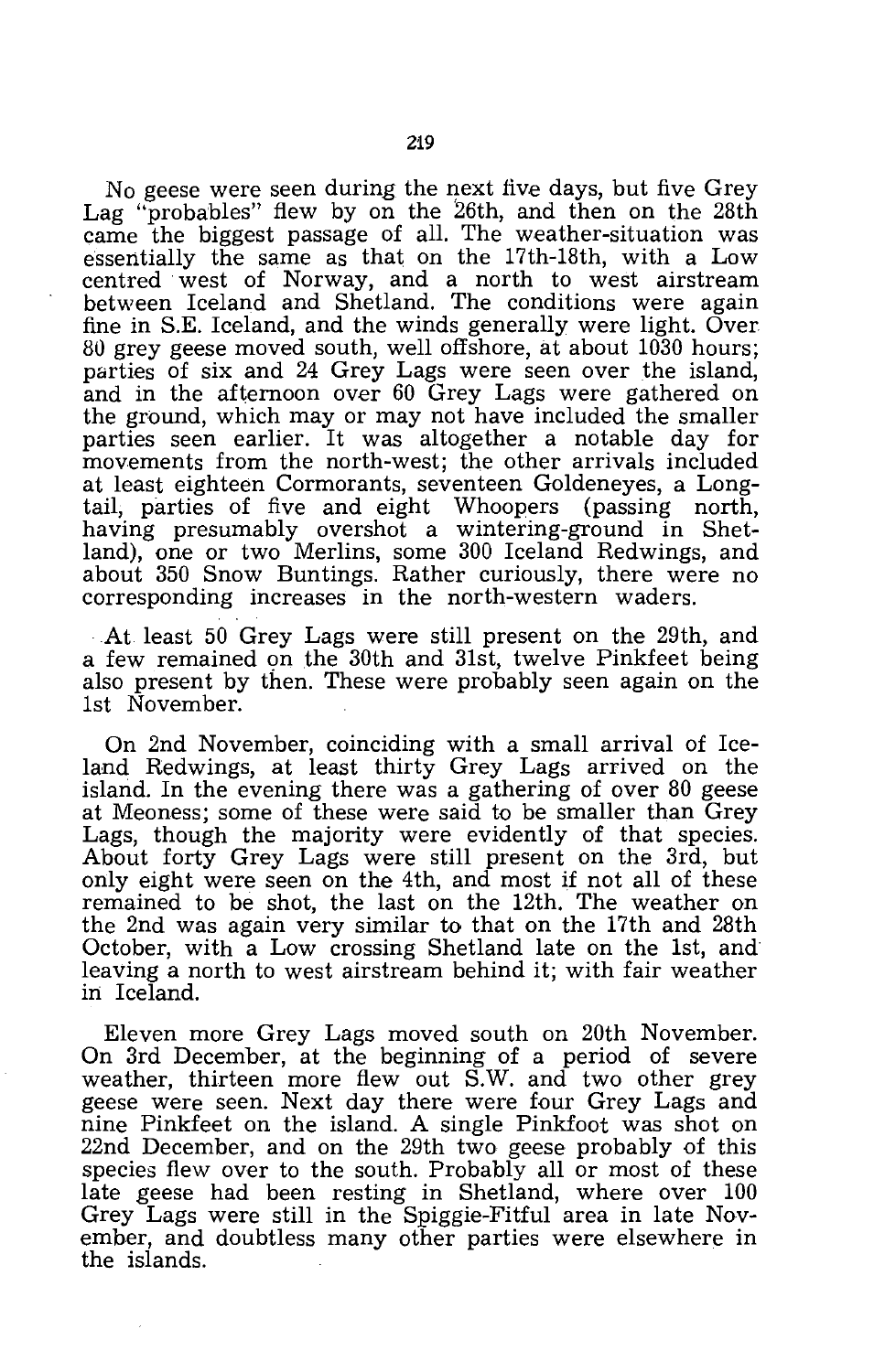#### **92. Auk Recoveries in S. Scandinavia**

We started to ring Razorbills and Guillemots in some numbers at Fair Isle in 1959, and it has since become apparent that a considerable toll of them is taken by the inhabitants of the coasts of south Norway and Denmark, during the autumn and winter. Up to the end of 1961, there have been ten Razorbill and seven Guillemot recoveries from the Fair Isle ringing, and all but one (a Razorbill in Spain) have been in Scandinavia. The recoveries have come from seven of the eight coastal counties of Norway 'between Trondheim and Oslo (with a preponderance in the most south-westerly county, Rogaland), and from Jutland in Denmark. Thirteen of these birds were reported as shot, one as killed, one "caught in fishing-net" and one "presumed dead."

Most of the small number of foreign Guillemot recoveries from ringing in other parts of Scotland (including the Isle of May, Handa, and the Flannans) have come from the same area, as has a substantial part of the Guillemot returns, and also some Puffins, from the Farne Islands in Northumberland. A very small proportion of the auks of all three species, ringed as far away as Lundy and Skokholm, has also reached Scandinavia. As yet, no Fair Isle Puffins have been reported there.

It was thus already known that there is a big winteringground for auks in the area, and that many of these were of British (particularly north-British) origin. The cropping of these birds by the Scandinavians must therefore be of some concern to us, for we wish to conserve our breeding-population. I know of no evidence that there has been any marked change in the population of these auks in Scotland, but there has apparently been no long-term census work at any of the major colonies. In other parts of Britain, especially in the south-west, the auks have decreased alarmingly in recent years. This has been ascribed to oil-pollution, which has certainly destroyed great numbers; but it may also be a consequence of climatic change affecting the supply of food.

The overwhelming majority of the British-ringed auks reported from Scandinavia have been young birds in their first winter, so the adults must winter beyond the reach of the hunters. This is encouraging from the conservation aspect, because the killing of adults would have far more impact on the size of the breeding-colonies. However, there is evidence that many young auks return eventually to the area of their birth, and some ringed birds have been recovered in the natal colony; so that sustained overcropping of the immatures might eventually affect the population.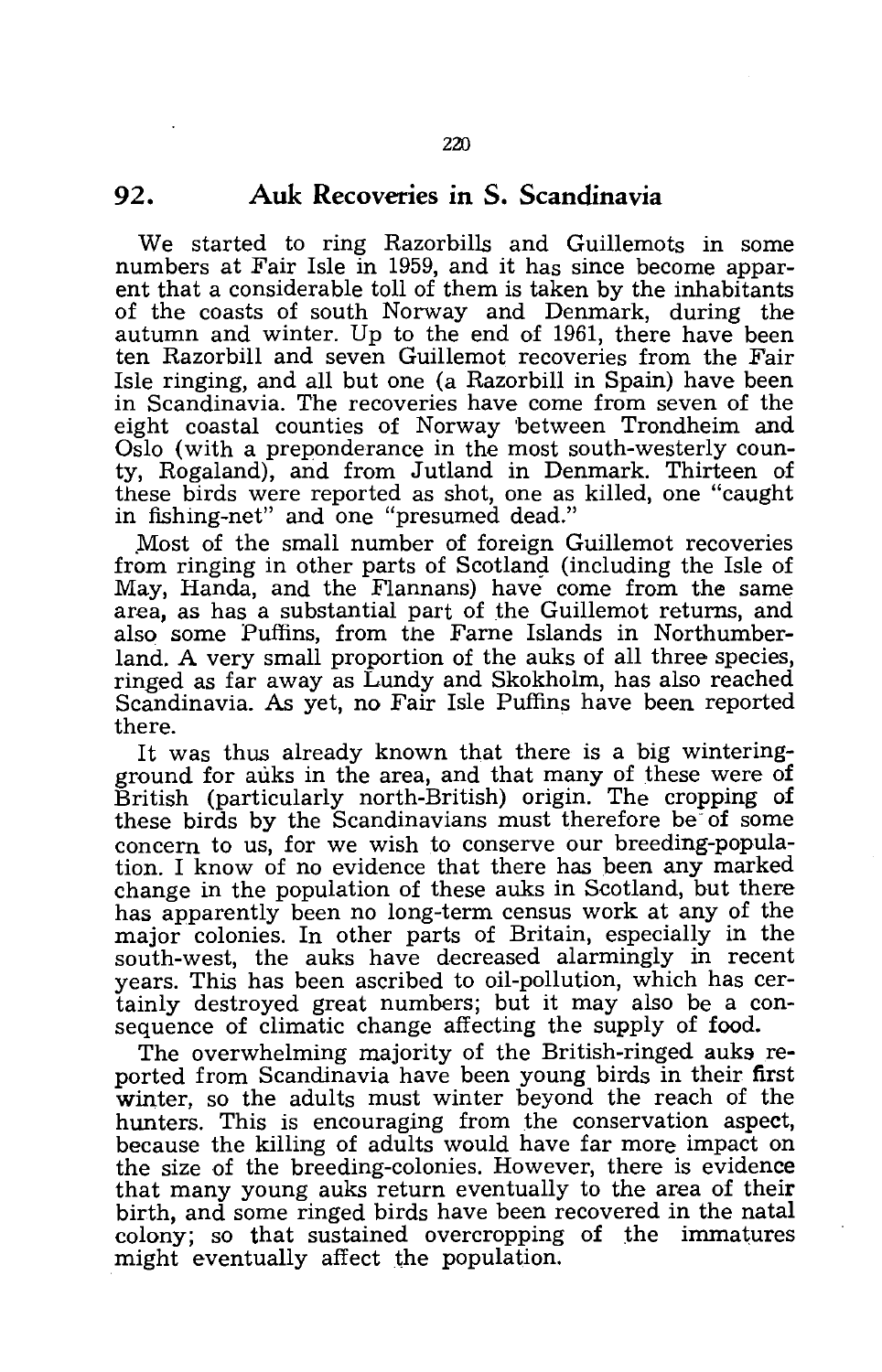In 1959-60 our recovery-data from Fair Isle suggested that the annual kill of young auks might be excessive; four out of twenty-four young Razorbills, and four out of nineteen young Guillemots marked in 1959 were reported killed in Scandinavia. It is most unlikely that all those ringed had fledged, and perhaps equally unlikely that all those killed had been reported. In 1960 and 1961, however, a further 52 young· Razorbills and 42 young Guillemots were marked, and only four Razorbills and three Guillemots have so far been reported; less than a tenth of the total ringed, compared with almost a fifth in 1959.

I understand that some seven out of about forty of these auks, ringed by Clive Minton in the north of Scotland in 1961, had been recovered in Scandinavia before the close of the year, so a high recovery-rate is not confined to Fair Isle birds. The Bird Ringing Committee's offer to supply free rings to those who will ring Razorbills and Guillemots in Scotland should find more response among ringers than it has so far, for such ringing would be certain to provide the recoveries that all ringers crave, and would be useful in helping to assess the proportion taken annually by the Scandinavian alcivores.

Meanwhile, we may take pleasure in the low returns from adult birds; the casualties comprise only one of the 62 adult Razorbills, and none of the 106 adult Guillemots, ringed at Fair Isle between 1959 and 1961.

P. D.

#### **93. Bird Notes from Shetland, Autumn 1961**

#### C. J. BOOTH

GREAT NORTHERN DIVER. Birds present throughout Autumn. RED-THROATED DIVER. Last recorded-2 on 5th November,

- Sullom Voe.
- SLAVONIAN GREBE. Maximum 5 on 25th September, Sullom Voe.
- MANX SHEARW ATER. One heard calling over Mousa on 12th August.

SOOTY SHEARW ATER. One seen on crossing between Foula and Scalloway, 14th September.

HERON. Present throughout Autumn, maximum 5 on 25th Sep- tember, Sullom.

LoNG-TAILED DUCK. Maximum 50 at Bay of Quendale. 12th November.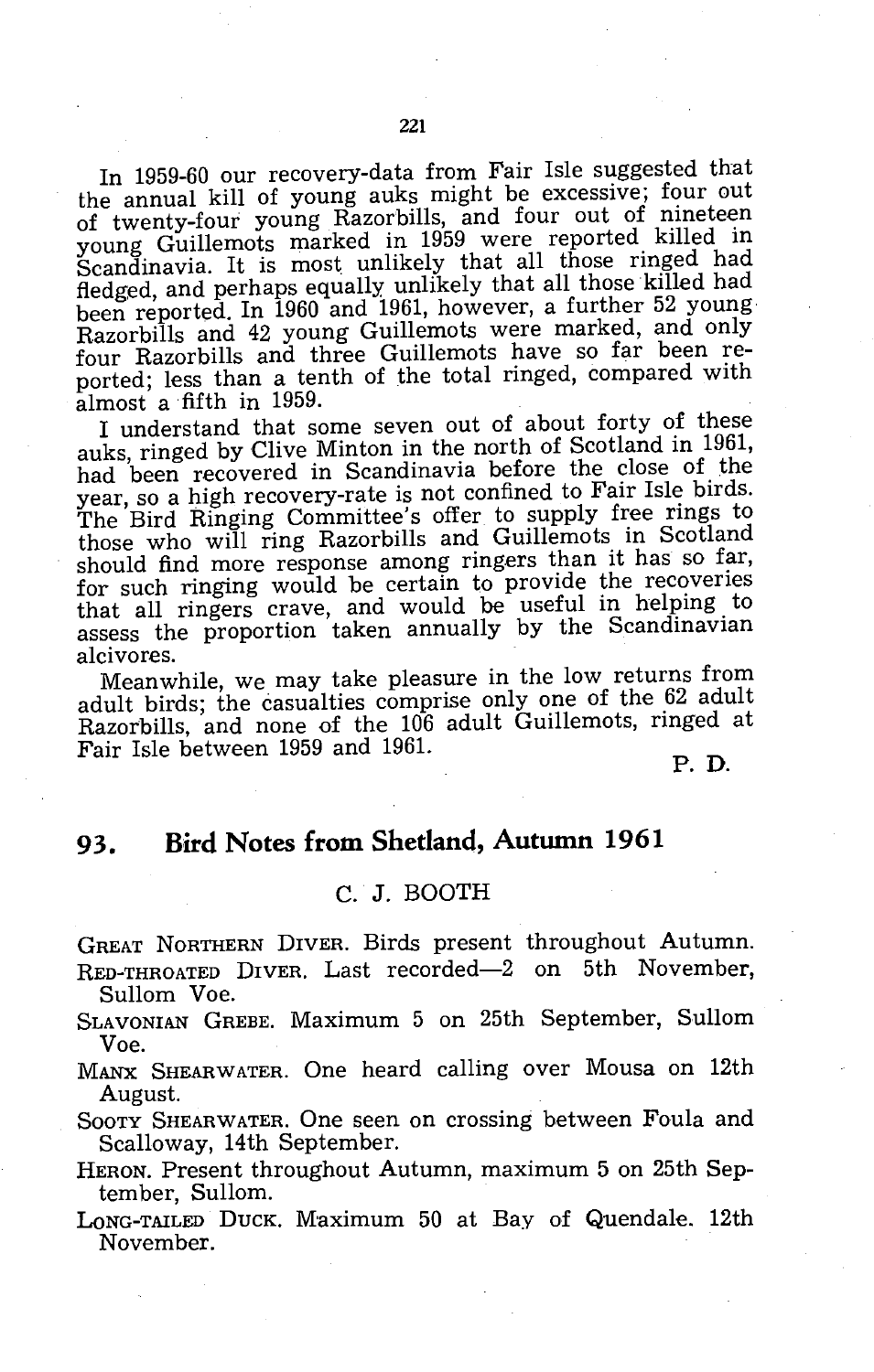GOOSANDER. One male on 17th December, Sullom Voe.

- GREYLAG GOOSE. Maximum 30 on 31st October.
- WHOOPER SWAN. First recorded 7 on 13th October, Loch Clickhimin. Maximum, Loch Spiggie, 85 (65 ad. 20 1st w.) on 20th October.
- SPARROW HAWK. 2 on 8th October, 1 on 11th October at Kergord.
- KESTREL. Foula-one or two seen every day between 6th and 12th September. One Delting, 8th October, two Quarff on 20th October.
- WATER RAIL. One on 12th November, Lerwick, another 26th November, Quendale.
- OYSTERCATCHER. Majority of birds had left by end of September. Small numbers remained in suitable localities throughout the Autumn.
- RINGED PLOVER. Maximum 100, Virkie on 31st August.
- GREY PLOVER. One St Ninians, 1st October, two Virkie on 3rd October.
- GOLDEN PLOVER. Main passage at end of September and beginning of October.
- JACK SNIPE. Foula, one on 1st September. One Quendale on 14th October.
- BAR-TAILED GODWIT. Maximum, Virkie, 25 on 31st August. Small numbers present throughout Autumn.
- REDSHANK. Increase in number at the end of July, maintained throughout August and early part of September.
- GREENSHANK. One at Graven on 25th September. One Loch Spiggie 1st October.
- KNOT. Birds present during July, August and September, maximum 10 at Graven on 25th September.
- DUNLIN. Flocks of up to 100 birds at Pool of Virkie on 26th August and 17th September.
- SANDERLING. Maximum 20, West Voe Sumburgh on 31st August. Last recorded 11th October.
- RUFF. One on 15th and 30th September, Virkie.
- BONXIE. Last recorded on 7th October.
- WOOD PIGEON. Birds present throughout Autumn at Kergord. Passage noted in Dunrossness on 12th November.
- TURTLE DOVE. Foula-birds recorded nearly every day between 2nd and 12th September. Maximum 3 on 8th and 11th.
- LONG-EARED OWL. Last seen Kergord, 2 on 22nd October.
- SKYLARK. Increase in numbers noted on 30th September.
- SWALLOW. One 31st August, Mainland. Two **2nd** September,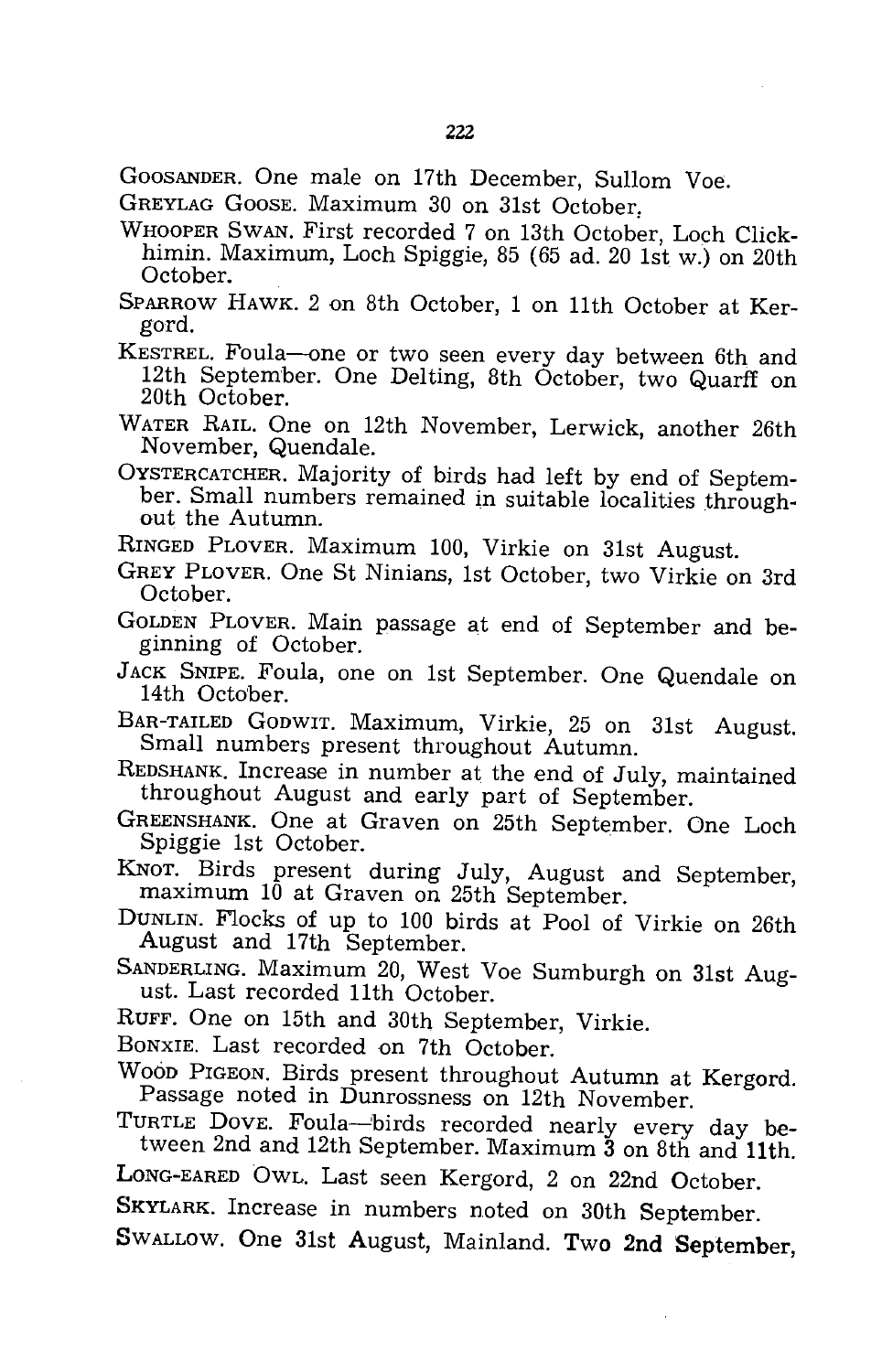Foula. One 30th September, 8th October and 15th October, Mainland.

- ROOK. Flocks of up to 40 seen feeding throughout the Autumn in Kergord area.
- JACKDAW. Maximum at Kergord, 14 on 17th July.
- FIELDFARE. Foula-one on 11th September. Mainland-one on 8th and 14th October. Arrivals noted on 22nd October and 12th November.
- SONG THRUSH. Small numbers present on 7th October, with an increase on 8th October.
- REDWING. First heard calling at night on 1st October. A few seen on 3rd and 4th October. Increase on 7th continuing with large flocks on 8th and 9th October. Birds present in smaller numbers until the end of November.

RING OUZEL. One on 8th October.

BLACKBIRD. Large arrival on 7th October, reaching a peak on 8th October. A further arrival noted on 12th November.

WHEATEAR. Last recorded on 22nd October.

WHINCHAT. One 5th October and one 8th October.

REDSTART. Birds first seen on 7th October, increasing to a peak on 9th October. A few left on 11th October.

ROBIN. First arrival noted on 7th October, with numbers increasing on 8th and 9th, when it was common throughout the Mainland.

REED WARBLER. Foula-one on 2nd September.

BLACKCAP. Foula, one 10th September. Mainland—two on 8th October and one 15th October.

GARDEN WARBLER. Foula-one 5th, 11th and 12th, two on 9th and 10th September. Mainland-one 1st October.

WHITETHROAT. Foula-one 10th September.

LESSER WHITETHROAT. Foula-one 10th September.

- WILLOW WARBLER. Foula-recorded every day between 2nd and 10th September. Maximum 4' on 9th September.
- CHIFFCHAFF. Two at Kergord on 8th October, one on 11th.
- GOLDCREST. Arrival on the 8th October, maximum number seen-10 at Kergord. Last seen on 21st October.
- PIED FLYCATCHER. Foula--two on most days between 2nd and 12th September, maximum 4 on 6th September. One, Mainland, 1st October.
- WHITE WAGTAIL. First record 23rd July, last 13th October.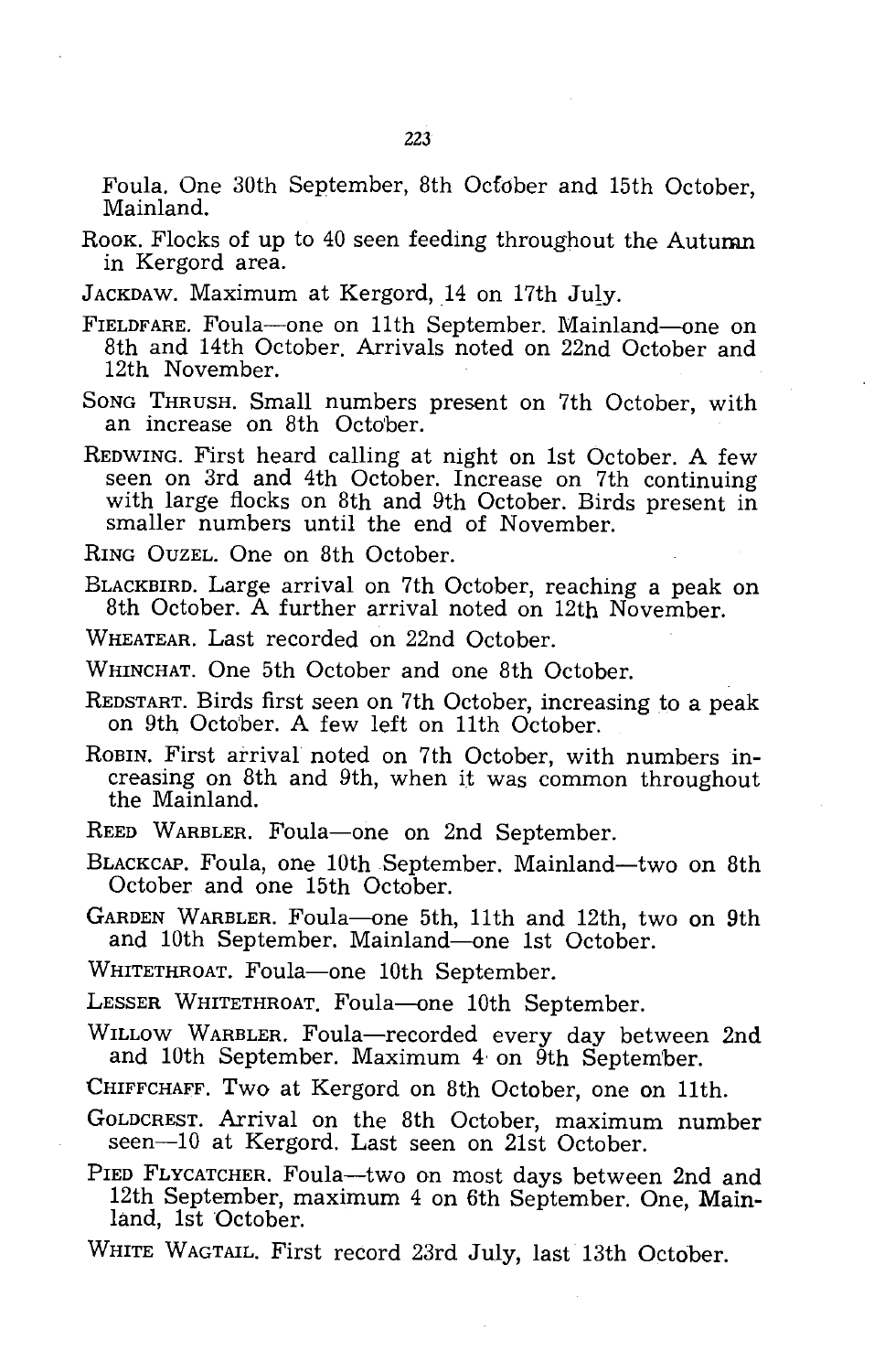GREAT GREY SHRIKE. One at Wadbister 8th October, another (possibly the same bird) at Voe on 9th October.

GREENFINCH. One male Dunrossness on 12th November.

SISKIN. First recorded on 29th September. Flocks of up to 40 birds seen during the period 7th-11th October.

- REDPOLL. Foula-4 Mealy Redpolls- on 3rd September, one on 10th September.
- CHAFFINCH. A small arrival on 1st October, further increase on 8th October. A few birds present during November and December.
- BRAMBLING. A few birds with Chaffinches on 11th and 12th October.
- CORN BUNTING. Birds present in Tingwall area throughout the Autumn.
- SNOW BUNTING. Maximum 100 on 12th November at Bay of Quendale.
- TREE SPARROW. At least 10 pairs breeding at Kergord during July. One Tingwall on 22nd October.

#### **94. Various Records from Shetland**

- GREY PHALAROPE. One was found dead at Ireland, Dunrossness, on 2nd September 1961, and sent to Fair Isle by T. Henderson. The species is rarely recorded in the county, and this appears to be the earliest record.
- TREE CREEPER. One was caught in a weaving-shed at Voe on 6th October 1961 (Mrs W. Adie). This bird would almost certainly be of the Northern form *Certhia* f. *familiaris,* the only form so far identified in Shetland. There are less than half-a-dozen published records of the species in the county, outside Fair Isle.
- RICHARD'S PIPIT. One seen and heard by R. H. Dennis at Sumburgh on 8th September 1961. The observer became familiar with the species at Fair Isle. The only previous record in Shetland (other than Fair Isle, where the species is annual) is of one shot at Whalsay on 7th September 1928. The bird must often have been overlooked.
- WAXWING. Two birds were seen at Voe by Mrs E. B. 1. Bennett, on 10th and 14th November 1961. A small irruption reached Fair Isle a few days earlier.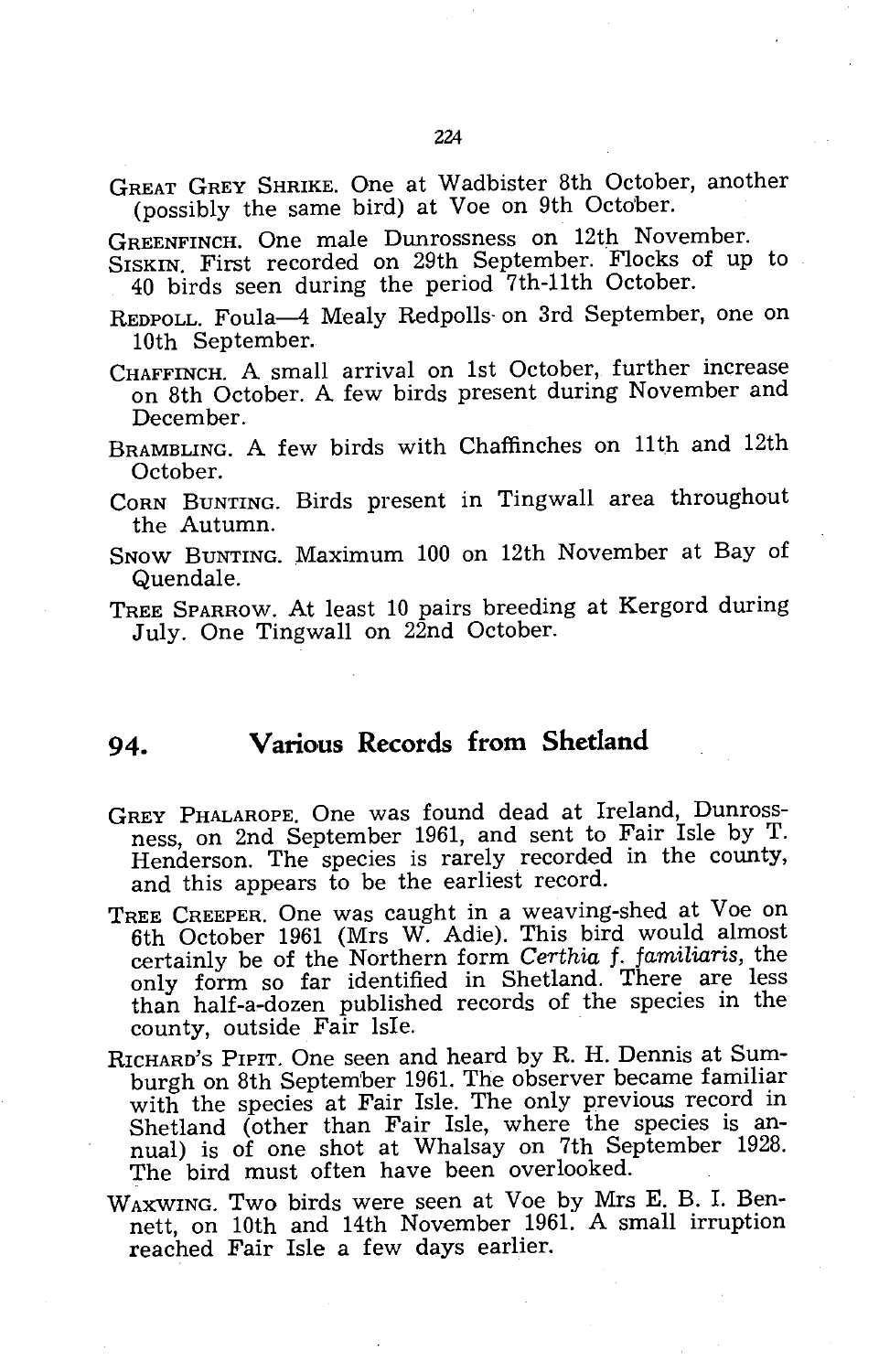#### **95. Bird Notes from Haroldswick, Unst, Autumn 1961**

#### MAGNUS SINCLAIR

- RED-THROATED DIVER. Breeding birds had left by first week of September. Two appeared on 16th October, and were last seen flying west.
- WIGEON. Heard at least two whistling after dark on 11th November.
- GREY GEESE. One on 12th October, and at least 36 arrived on 29th. Smaller flocks in the first week of November.
- WHOOPER SWAN. Six at Norwick on 11th October, and more later in the month.
- CORNCRAKE. A marked decrease in the local population this year; very few calling birds. One heard at Baltasound on 17th August.
- WHIMBREL. Heard moving south on 19th, 21st and 22nd August.
- RED-NECKED PHALAROPE. Five seen in Unst on 8th July.
- ARCTIC TERN. Breeding stock had left by first week of September. Six birds arrived on 18th, and two 20th. In October, two on 5th and four from 8th to 13th. Three on 16th were the last.
- SWALLOW. Five reported on 9th October, and one at Haroldswick on the 17th.
- FIELDFARE. First seen were f. 20 on 9th October, and again on 17th with the arrival of other thrushes.
- REDWING. Three on 3rd October were the first arrivals, and on the 7th large numbers appeared in flocks on the hills. A lot passed over, moving south, on the 11th, with Blackbirds. Heard at dusk on 13th and very numerous on hills on 14th. Another increase in N.W. winds on the 17th. By 23rd large of the month. A small flock passed through on 11th November.
- SONG THRUSH. Seen in the last week of October, but probably came in earlier.
- BLACKBIRD. Increase on 17th September, and more at the end of the month. Another increase 9th October, and seen passing over on 11th. Influxes again on 17th and 29th, and numerous on 1st November.
- RING OUZEL. Observed in the north cliffs of Unst in mid-October and on 7th November.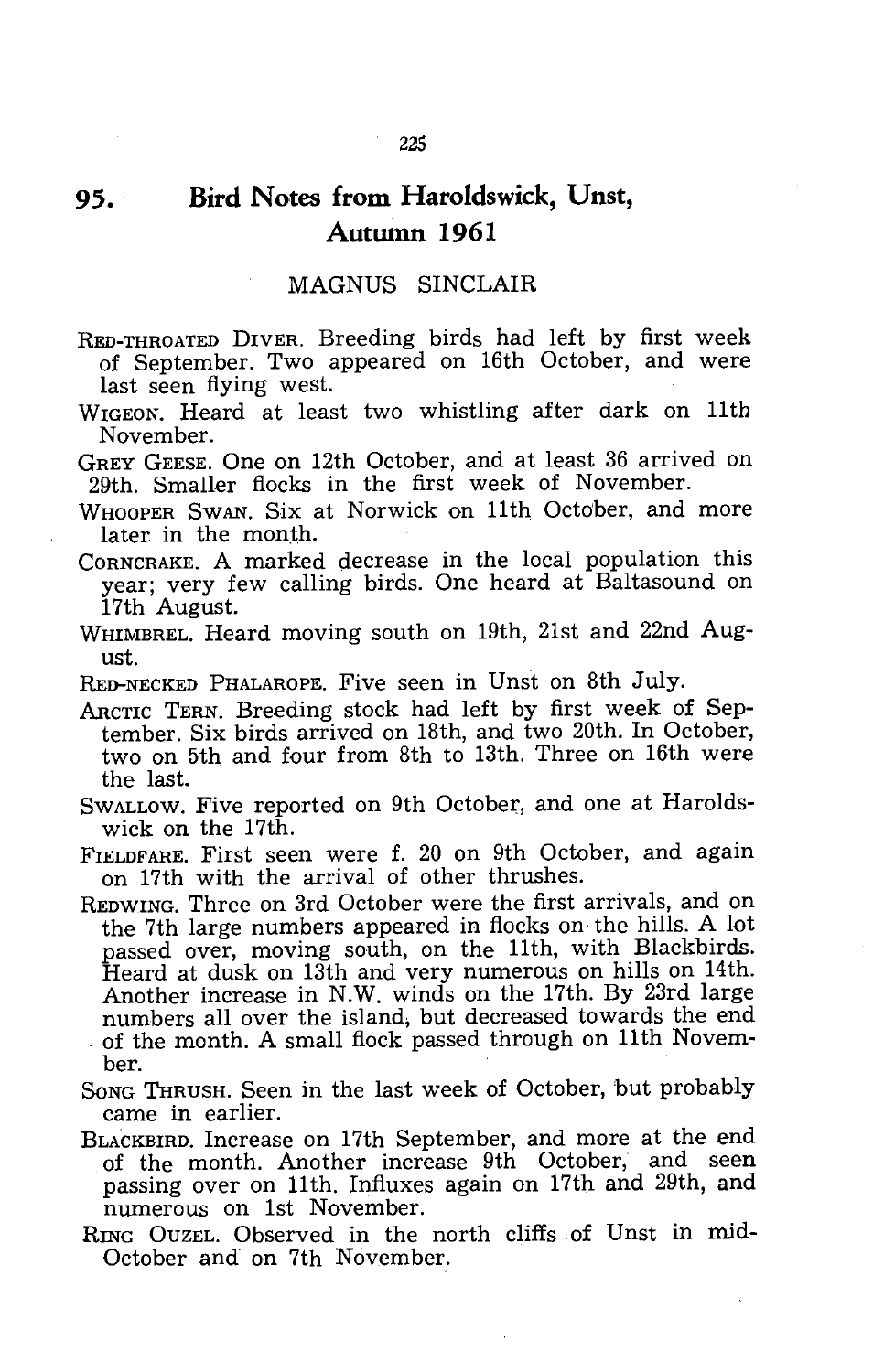WHEATEAR. Two on 8th September, none till one 20th; four 24th, and three 28th. Seen till 10th October, and an odd straggler 14th.

REDSTART. One seen 10th October by Mr D. Mouat.

- ROBIN. Two on 1st October. More on the 7th, and by 9th large numbers all over the island. By the end of November odd birds could still be found most crofts.
- WILLOW WARBLER. One seen on 19th August.

CHIFFCHAFF. Two on 18th November. (There was an arrival of Siberian-type birds at Fair Isle at this period-P.D.).

GOLDCREST. Reported from Norwick on 8th to 11th October, and again 17th. Seen till the 20th.

SPOTTED FLYCATCHER. One on 4th September.

PIED/WHITE WAGTAIL. At least two pairs nested in Unst again. Migrants were seen on 2nd and 7th September, and an increase on 17th. In October, singles on 2nd and 11th.

WAXWING. Two seen on 13th November.

SISKIN. Flocks seen from 10th October to end of month. More numerous again in second week of November.

REDPOLL. One 12th October, and five 14th.

CHAFFINCH. Two on 28th September. Increased on 9th and 29th October.

BRAMBLING. Numerous about 9th October.

YELLOWHAMMER. Two on Saxa Vord hill on 27th and 28th October.

SNOW BUNTING. A single on 5th October, and some passing through on 7th; a flock of 20 on 9th, and fifty 28th.

#### **96. Autumn Migration in Orkney, 1961**

#### EDWARD BALFOUR

It is hoped that this brief report will give a general picture of bird movements in Orkney and tie up with reports from other places.

From the end of July until the end of September very little bird movements were noted. It was mainly waders that did appear and then only a trickle compared with 1960. The occurrence of a Little Egret at Isbister Oyce from 30th July to at least 3rd August caused considerable interest. Very few Greenshank and one Black-tailed Godwit were reported through August. In early September there were a few Ruffs, and John Baird reported seeing a Wood Sandpiper at Voy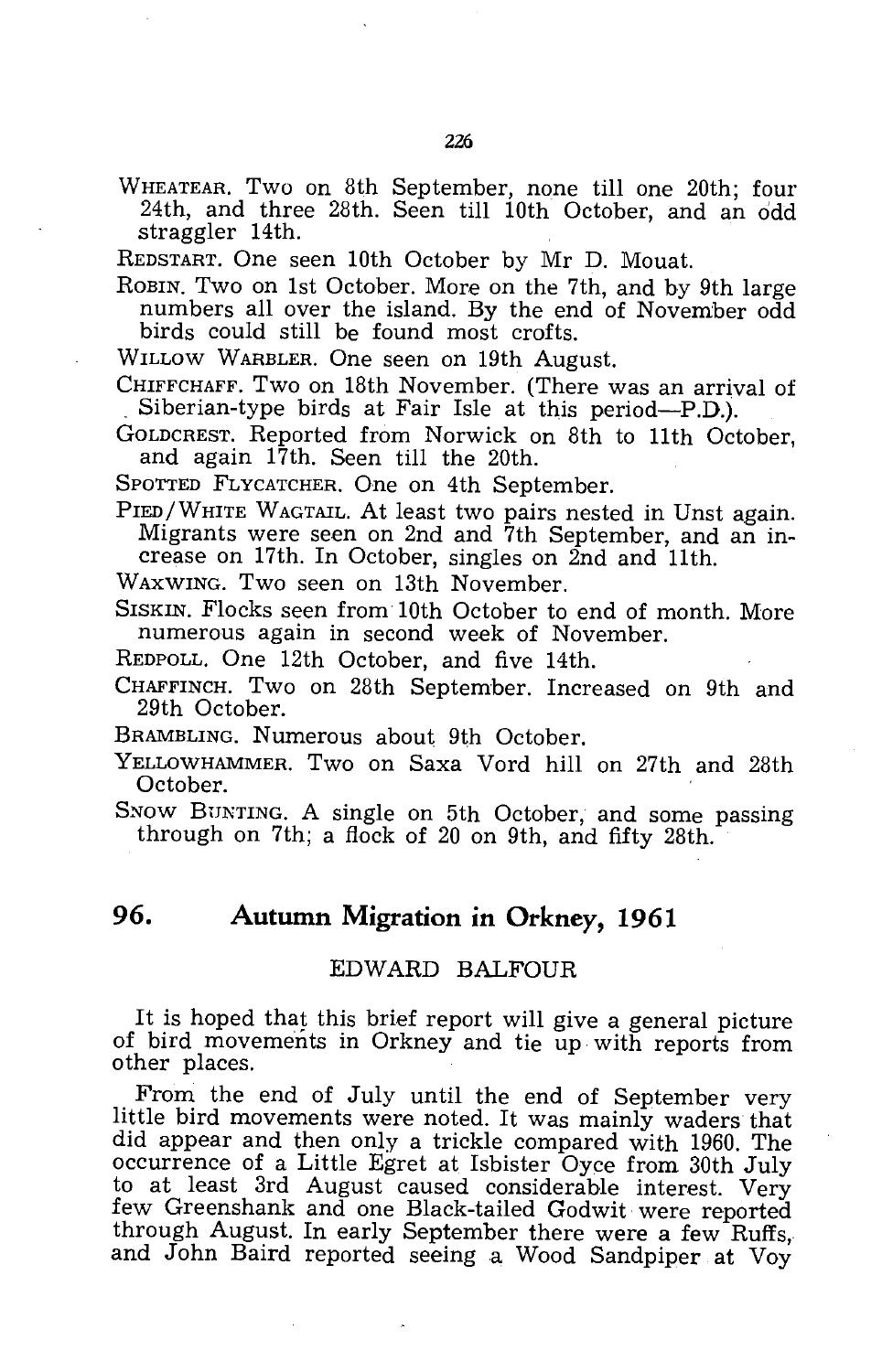and a Sooty Shearwater off North Ronaldshay. A Turtle Dove was seen in Holm on 7th September.

The best period for migration was from late September to mid-October, and was notable for unprecedented numbers of Siskins. With dull south-easterly weather many birds came. Goldcrests began to arrive in considerable numbers about 5th October and from then on to about the 9th was the peak period for several species; Thrushes-Song Thrush, Redwing, Blackbird and at least two Ring Ouzels; Redstarts, Robins, Blackcaps, Goldcrests, Meadow and Rock Pipits, Siskins, Chaffinches and Bramblings.

Great numbers of Song Thrushes, Redwings, and Chaffinches were about on 8th October. By the middle of the month numbers had very much diminished but many Redwings (now joined by some Fieldfares) and Chaffinches lingered on into November. During October also a few Little Terns, one Green Woodpecker, a few Waxwings and a Red-breasted Flycatcher as well as a few Pied and Spotted Flycatchers occurred.

November brought a few more Fieldfares and a few Tree Creepers, and more Snow Buntings, and a few more Waxwings.

To sum up, perhaps the most outstanding things were the big influx ·of Siskins which are in normal times few and far between. This autumn flocks of from 30 to over 200 were often seen. Greater than usual numbers of Song Thrushes and Chaffinches. And with the exception of Blackcap the scarcity of warblers. Very few Willow Warblers and Chaffchaffs were seen.

#### AUSKERRY

As the island of Auskerry has been neglected since Dr Eagle Clarke's time before the first world war I decided to pay it a visit and spent  $4\frac{1}{2}$  days on it alone from the 10th to the 15th October. I arrived there rather too late for the best migration weather; the wind had changed to between South and West and I only caught the tail-end or aftermath of the movement. Nevertheless the island appears definitely to have possibilities as a place to watch migration.

Sixty-seven species were recorded on, around or flying past the island. Some of the small birds were having a hard time finding (or not finding) food and Goldcrests and Siskins were dying off daily.

The migrants recorded included a Great Northern Diver, three Herons, a few Mallard, Teal, and Long-tailed Ducks. about 30 Wigeon; a total of about 300 Grey Lag Geese and 80 to 100 Pink-footed Geese, seven Whooper Swans (flying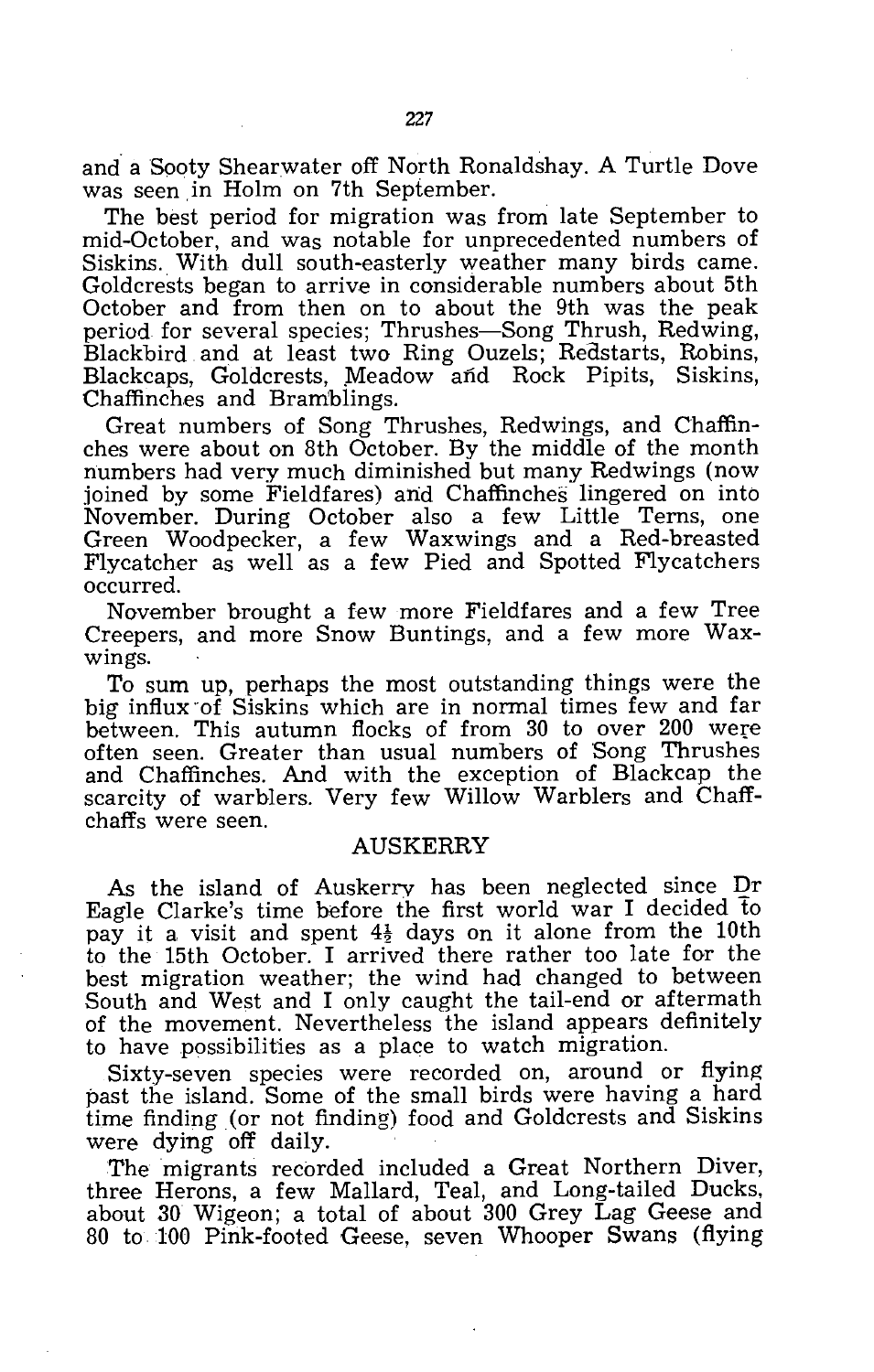N.); Merlin and Kestrel, various waders-a few Lapwings, Ringed and Golden Plovers, Turnstone, Snipe, a Woodcock, several Curlews, Redshank, Knots, Purple Sandpipers, and Dunlin; one Little Gull; a Swallow (passing S. on 14th October); odd Mistle Thrush and Fieldfare, and many Redwings and Song Thrushes, several Blackbirds; a few Wheatears and Robins, four Blackcaps, a Garden Warbler, a Chiffchaff, a few Goldcrests, a Pied Flycatcher, several Hedge Sparrows, Meadow and Rock Pipits (some of the latter seemed palecoloured, probably Scandinavian); small parties of Starlings, many Siskins, a small party of Linnets and a few Twites; many Chaffinches, a few Bramblings and Reed Buntings, and one small flock of Snow Buntings.

#### **97. Barred Warbler Records**

In the August 1961 issue of *Bird Migration* (2: 49-51) Dr D. Lack criticized Kenneth Williamson's theory, that Barred Warblers reach Fair Isle as the result of random dispersal of juveniles, followed by downwind drift across the North Sea, and suggested that this dispersal was oriented N.W., in the direction of spring migration, and at  $180^{\circ}$  to that of the autumn migration. Even more recently, in the February 1962 number of *British Birds* (55: 74-86), Dr I. C. T. Nisbet has shown that there is a clear correlation between Barred Warbler arrivals at Fair Isle and fine, warm weather in the nearest well-populated breeding-areas in E. Germany, as well as with S.E. winds over the N. Sea, and has advanced a "new hypothesis" that the birds are in these conditions induced to make a reversed migration which may be extended across the N. Sea. Confessing that his data do not establish whether this early autumn dispersal is oriented or at random, Nisbet suggests that radar or the moon-watching technique might be used to look for direct evidence of oriented movement. It seems to me that both techniques would have great limitations in this respect, both because of the small number of birds involved, and because it would be hard to tell whether the birds flying downwind were behaving Williamsonwise or Nisbetwise, or were adherents of some gospel as yet unrevealed to man. It would be even more difficult to prove that they were Barred Warblers.

It may seem curious that none of the authorities who have discussed the problem has looked closely at what is surely the best available evidence of a tendancy to orient N.W.; that is, the distribution of the records in the British Isles. During a correspondence with Dr Lack in the summer of 1960, I suggested that this distribution pointed to a N.W. orientation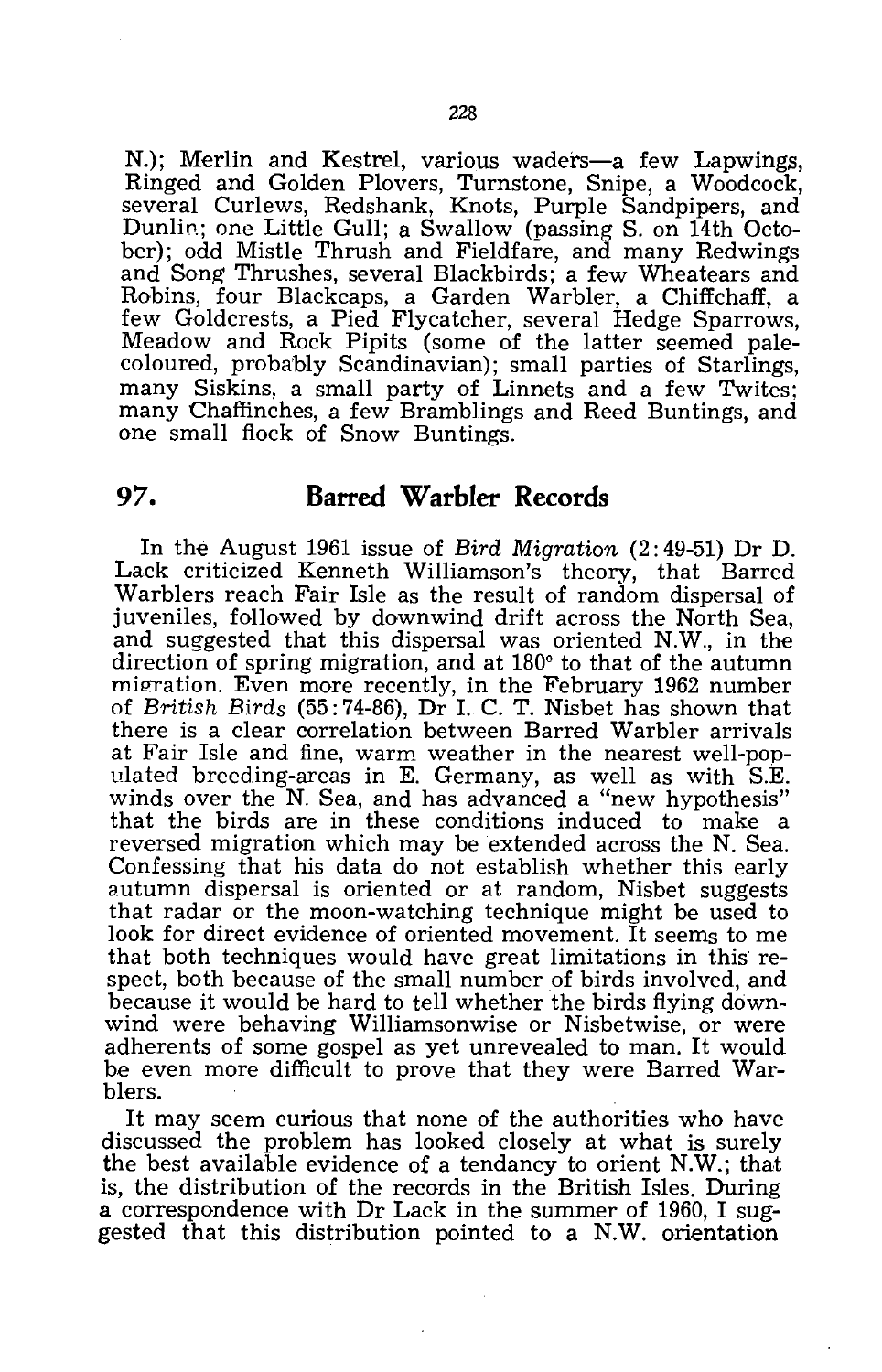south; until in the extreme S.E. it is a great rarity. Naturally I do not have at Fair Isle the detailed records of all the east-coast stations, but the annual reports of Spurn Bird Observatory, and most of those of Dungeness Observatory, are in the library, and these are detailed enough to illustrate the argument. Both stations have had excellent coverage both of observers and of traps. During the ten years 1951-60, Barred Warblers were recorded on 231 "birddays" at Fair Isle, but on only about 50 "bird-days" at Spurn; and in 1952-60 only three individuals were taken at Dungeness. The species was therefore nearly five times as abundant at Fair Isle as at Spurn, and perhaps ten times more common at Spurn than at Dungeness. Yet Spurn is over 100 miles nearer to the breeding-range than Fair Isle, and Dungeness hardly more distant, and without so great an area of intervening sea. They are however to the west, not to the Northwest, of the breeding range.

Two other interesting points emerge from the comparison uf the Spurn and the Fair Isle records. One is, that there is a strong correlation of abundance and scarcity at the two stations; at both places, 1959 was the best, and 1960 the second-best year for Barred Warblers, and in two of Fair Isle's poorest seasons, 1951 and 1956, there were no records at Spurn. The exception is 1953, when there were 34 "bird-days" at Fair Isle (the third-best year of the ten), but none at Spurn. The second point, which is more relevant to the present discussion, is that the earliest records of each year are nearly always later (often ten days or more later) at Spurn than at Fair Isle. In only one of the seven years when the species occurred at both stations did Spurn have the earliest record, and then by only one day. In the same seven years, there were three October records at Spurn, but only one at Fair Isle. I would suggest that many of the Spurn arrivals were on redetermined passage after an earlier landfall in the north of Britain, and perhaps drifted west while on a south-east directed return crossing of the North Sea.

P. D.

#### **98. Recoveries 1961**

Sixty-nine birds ringed at Fair Isle were reported elsewhere during 1961. Full details of all these are given in the list below. The following symbols are used: v-caught or trapped and released with ring;  $\dagger$ -shot or killed by man; x-found dead or dying; xA-found long-dead; ()-caught alive and not re-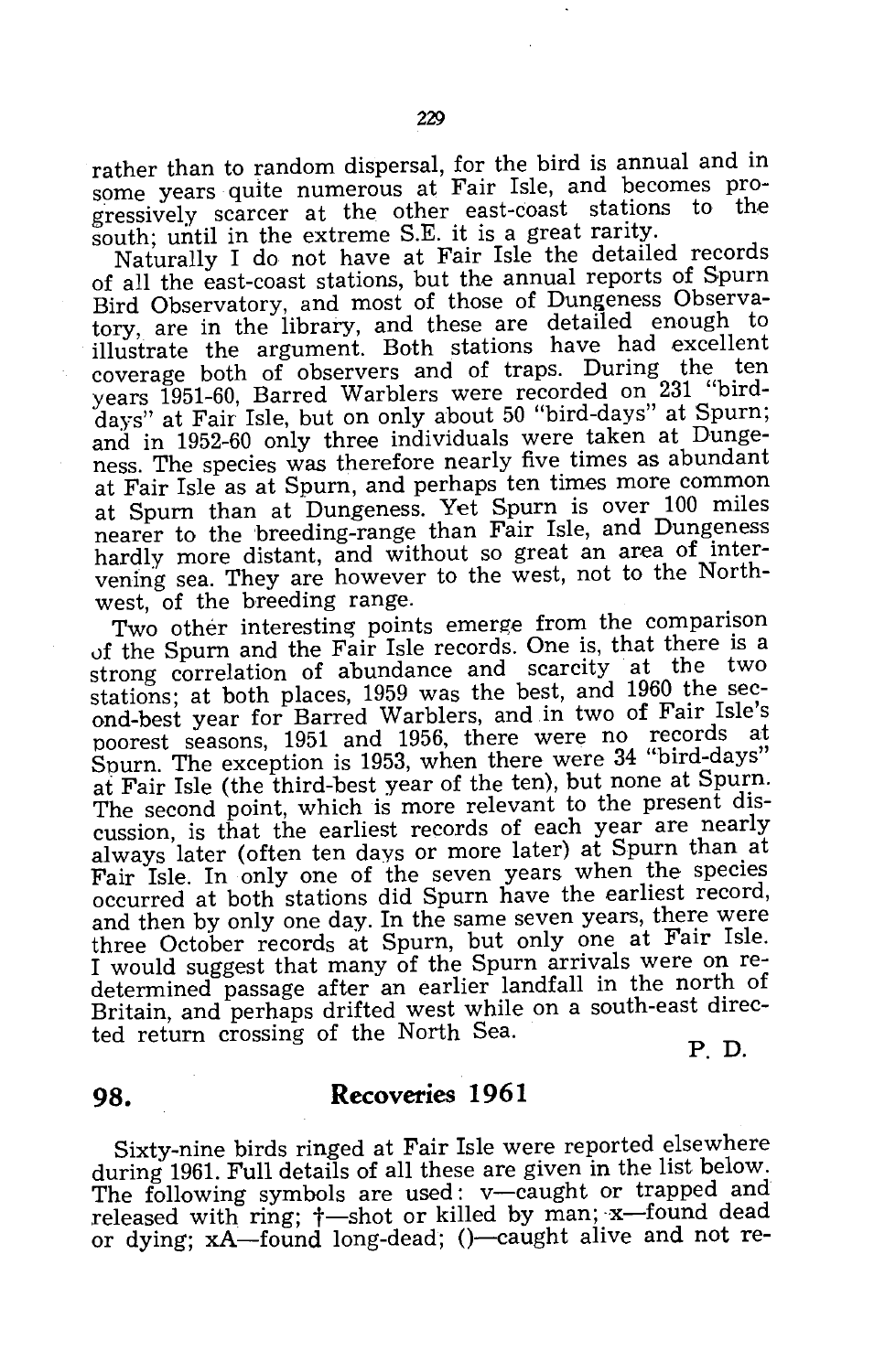leased, or released without rings; /?/--manner of recovery unknown. Where the exact date of recovery is unknown, the date of the finder's report is given in brackets. Ringing details of each bird are given on the first line, and recovery details on the second.

FULMAR.

AT 64608 pull. 7.8.59.

()  $23.9.60$  off Murmansk coast, c.69°26'N.  $38°02'E$ . U.S.S.R. SHAG.

1008111 pull. 13.6.59.

x c.15.8.61 Whalsay (Shetland) 66 m. N.E.

1008263 pull. 18.6.59.

x 29.4.61 Arbroath, Angus 205 m.S.

1008343 pull. 18.6.59\_

xA c.6.8.61 Downies (Aberdeenshire) 170 m. S.

1008349 pull. 19.6.59.

x 28.5.61 Island of Bigga, Yell Sound (Shetland) 75 m. NNE. 1009586 pull. 16.6.60.

 $x$  (2.4.61) Kingston, near Fochabers (Morayshire) 140 m. SSW.<br>1013052 pull. 21.6.60.

 $\uparrow$  0.10.60 Solund island c.61°10'N. 4°43'E. (Sogn og Fjordane) Norway.

1013043 pull. 21.6.60.

xA c.20.8.61 Auskerry (Orkney) 50 m. SW.

1013035 pull. 21.6.60.

x4.3.61 near Tain (Ross-shire) 145 m. SW.

1013046 pull. 21.6.60.

x (9.5.61) East Isle, Out Skerries (Shetland) 74 m. NNE. 1013089 pull. 21.6.60.

 $x$  11.6.61 Gairsay (Orkney) 60 m. WSW.

1013131 pull. 25.6.60.

x 12.3.61 Holm, near Kirkwall (Orkney) 66 m. SW. 1013127 pull. 26.6.60.

x 11.6.61 Ness, Shapinsay (Orkney) 60 m. SW.

1013161 pull. 26.6.60.

x 14.4.61 Brora (Sutherland) 130 m. SW.

1013175 pull. 30.6.60.

x 3.3.61 Lerwick (Shetland) 50 m. NNE.

1013191 pull. 30.6.60.

t 10.7.61 off Dornoch Point (Sutherland) 140 m. SW. 1013236 pull. 8.7.60.<br>x 8.6.61 off Tarbatness (Ross-shire) 135 m. SW.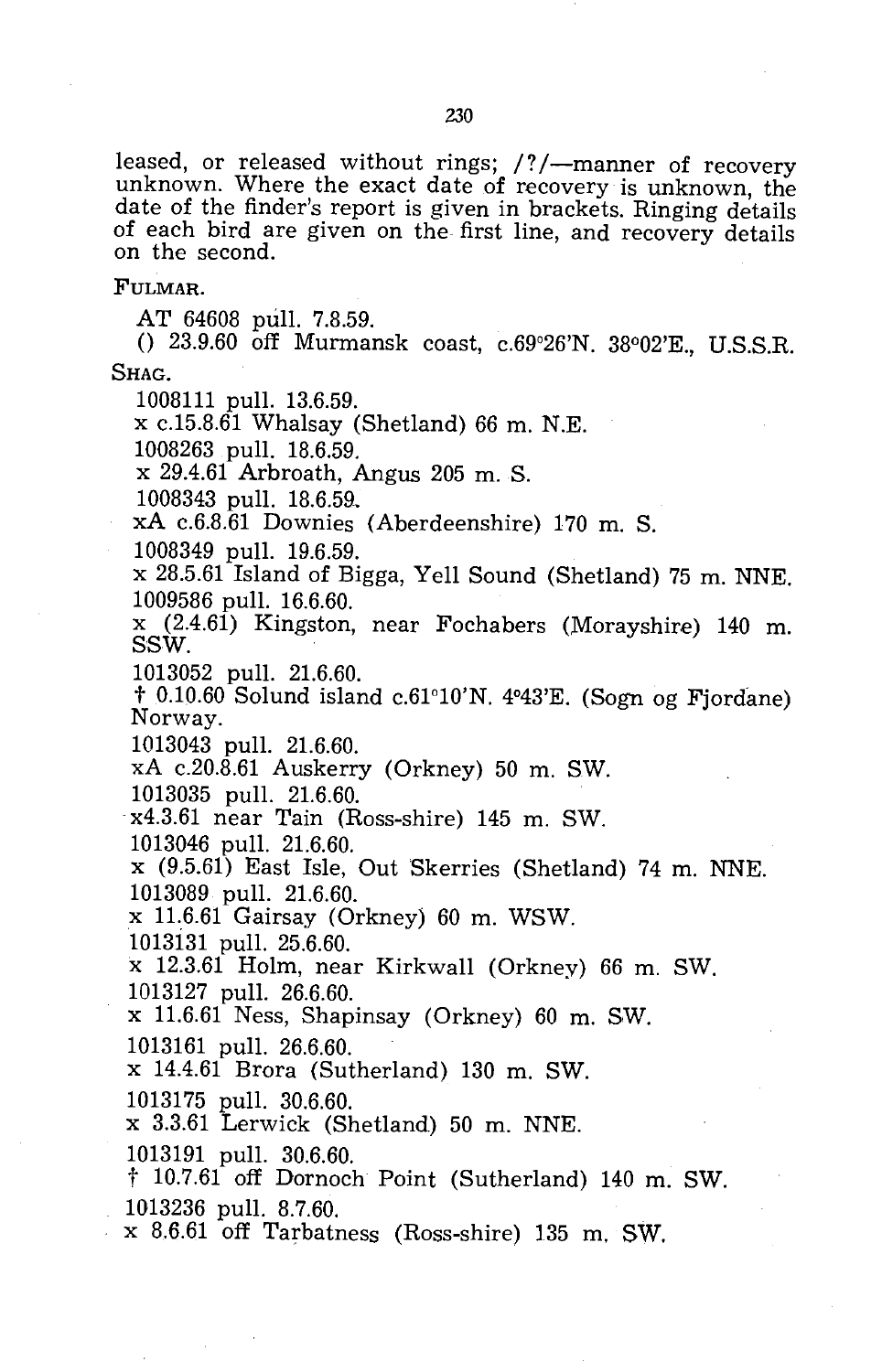1013268 pull. 8.7.60.

x 20.1.61 Ulsta, Yell (Shetland) 70 m. NNE.

1013312 pull. 9.7.61.

 $x(4.4.61)$  Orphir, Mainland (Orkney) 72 m. SW.

1013360 pull. 10.7.61.

 $/$  ( $\frac{10.4.61}{10.4.61}$  Invergordon (Ross-shire) 155 m. SW. 1013382 pull. 14.7.60.

o 6.3.61 Aberdeen 165 m. S.

1013420 pull. 16.7.60.

xA (24.6.61) Bay of Brough, Sanday (Orkney) 42 m. SW. 1022133 pull. 1.7.61.

()  $31.8.61$  35 m. WSW of Utsira c.59 $905'N$  4 $90'E$  (Rogaland) Norway. .

MERLIN.

382074 Juv. & 4.9.54.

() 20.11.61 Soustons 43°45'N 1°19'W (Landes) France.

This bird, which was assigned to the Icelandic form *subaesalon,* is the most southerly and also the longest-lived bird among the Fair Isle recoveries.

OYSTERCATCHER.

AT 67609 pull. 18.6.61.

t c. 19.8.61 Morecambe Bay (Lancashire) 380 m. S.

BAR-TAILED GoDWIT.

281716 1st W. 7.9.56.

t 2.6.60 Noril'sk 69°20' N. 88°10' E. (Krasnoyarsk) U.S.S.R. This is the first bird ringed at Fair Isle to be recovered in Asia. Only three Bar-tailed Godwits have been ringed on the island.

BONXIE.

414530 pull. 23.7.61 Unst (Shetland), by M. Sinclair.

x 4.11.61 14 m. W. of Cabo Espichel 38°24' N. 9° 13' W. (Estremadura) Portugal. .

ARCTIC SKUA.

AT 22600 pull. 18.7.56.

xA 16.7.61 Foula (Shetland) 45 m. NNW.

AT 77258 pull. 17.7.61.

 $x$  2.9.61 Aukra, Gossen island 62°48' N. 6°58' E. (Mòre og Romsdal) Norway.

AT 77260 pull. 18.7.61.

 $x$  24.8.61 Johannstorf, near Dassow 53°55'N. 10°59'E. (Mecklenburg) Germany.

The last two birds both fledged about 30.7.61. It seems likely that both were "wrecked" on the continent in westerly winds. Dassow is close to the Baltic coast of N. Germany.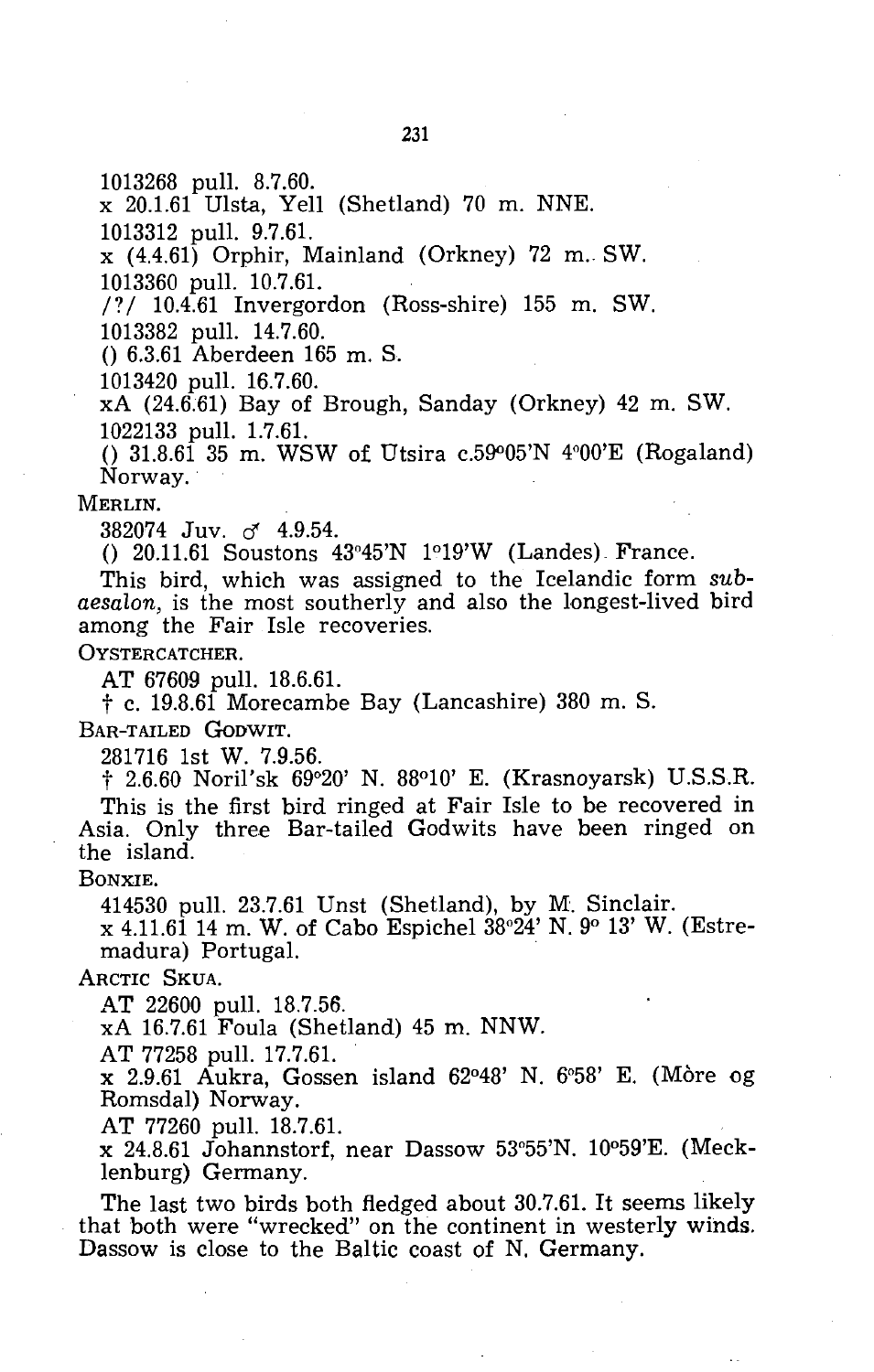GREAT BLACK-BACKED GULL.

AJ 16212 pull. 2.7.60.

 $($ ) 18.7.61 Lerwick (Shetland) 50 m. NNE.

LESSER BLACK-BACKED GULL.

AJ 23923 pull. 27.7.60.

t 18.9.60 Lough Beg (Londonderry) Ireland 365 m.. SW. HERRING GULL.

AH 1215 pull. 12.7.58.

x spring/summer 1960 Humbie (East Lothian) 255 m. S. AJ 16206 pull. 26.6.60.

x 2.8.61 Fraserburgh (Aberdeenshire) 125 m. S.

RAZORBILL.

AT 67651 pull. 1.7.61.

t 29.9.61 Boknfjorden c.59°10'N. 5°30'E. (Rogaland) Norway. AT 67631 pull. 30.6.61.

t 2.10.61 Boknfjorden.

GUILLEMOT.

AT 67135 pull. 7.7.60.

t 7.1.61 between Haastein and Kvitsoy Is. c.58°58'N. 5°24"E. (Rogaland) Norway.

AT 77206 pull. 12.7.61.

t 29.9.61 Boknfjorden.

TYSTIE.

AT 67441 pull. 26.7.50.

x 6.7.61 North Ronaldshay (Orkney) 30 m. WSW.

SONG THRUSH.

706786 f.g~ 6.4.60.

v. 28.6.61 Kippenross, Dunblane (Perthshire) 240 m. SSW.

This is an intriguing recovery, for although the bird was caught on spring passage, and was thought to be of continental stock, it was recovered in the breeding-season in central Scotland.

REDWING.

CK 00170 1st. W. 12.10.61.

()  $2.11.61$  Rekefjord, near Sogndal  $58^{\circ}20'$ N.  $6^{\circ}17'E$ . (Rogaland) Norway.

This bird was of the Icelandic form *coburni.* 

BLACKBIRD.

S 87627 Ad. of 1.11.57.

x 1.6.61 Nesjestrande, near Molde 62°43'N. 7°25'E. (More og Romsdal) Norway.

S 87673 Ad. of 3.11.57.

† c.8.4.61 near Kinsarvik, Hardanger 60°22'N. 6°44'E. (Hordaland) Norway. .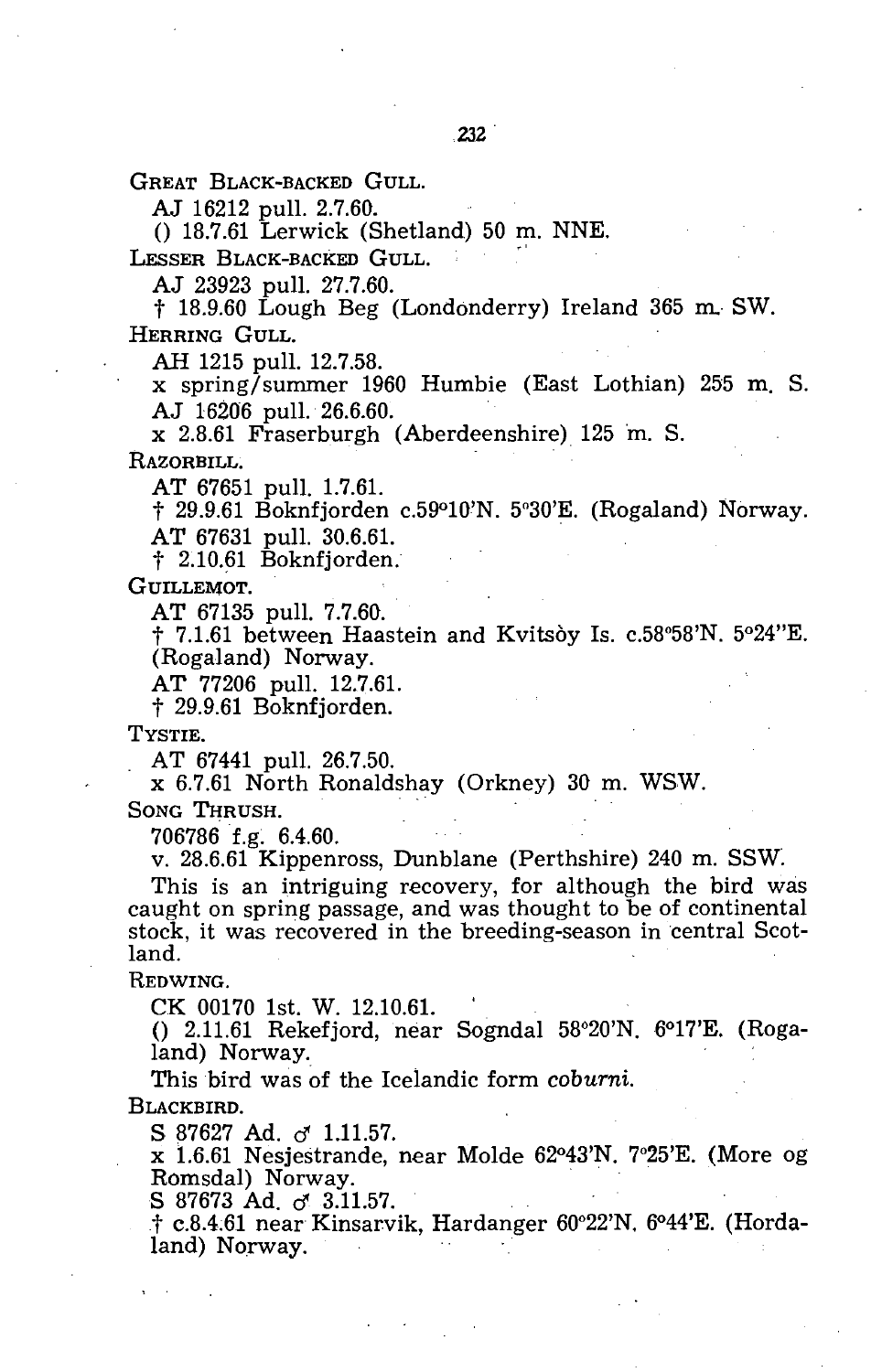V 76025 Ad.  $9$  31.3.58.

† 5.6.61 near Friedrichsort 54°25'N. 10°11'E. (Schleswig-Holstein) Germany.

 $V$  76227 Ad.  $9$  2.4.58.

<sup>X</sup>(21.12.61) Stowupland, near Stowmarket (Suffolk) 510 m. SSE.

V 76342 Ad. *d 11.4.58.* 

t 12.11.61 Dombesteini, near Davik 61°53'N. 5°33'E. (Sogn og Fjordane) Norway.

R 20093 1st W.  $9$  5.11.58.

x 6.11.61 Outer Dowsing Light-vessel, North Sea c.425 m. SSE.

R 20380 Ad. *d 5.11.58.* 

xA (8.4.61) Killygordon (Donegal) Ireland 390 m. SW.

R 49306 1st. W. *d 8.11.58.* 

x early 4.61 Lastad, near Timmersdale 58°32'N. 13°46'E. (Vastergotland) Sweden.

R 78326 Ad. *d 14.10.59.* 

t 1.7.61 Stryn 61°55'N. 6°47'E. (Sogn og Fjordane) Norway. R 78965 Ad.  $\sigma$  23.3.60.

x (3.7.61) Oreberg, near Vanersnas 58°24'N. 12°34'E. (Vastergotland) Sweden.

The Blackbird recoveries include two more from the great arrival of late March 1958, and like most of the others from this fall, they are outside the normal recovery-areas for Fair Isle captures.

WHEATEAR.

K 81891 pull. 25.6.59<br>x 4.9.61 Contis, near St Julien-en-Born, 44°03'N. 1°14'W (Landes) France.

618228 juv. 7.8.60.

t 2.10.60 Herrera 37°22'N., 4°50'W. (Sevilla) Spain.

600574 juv. 10.7.59.

()  $0.10.59$  Villagarcia de la Torre 38°18'N: 6°05'W. (Badajoz) Spain.

618110 juv. 25.7.60.

o c.22.2.61 Martos 37°44'N. 3°58'W. (Jaen) Spain.

BA 03225 juv. 11.8.61.

. t 1.11.61 Sidi'Slimane 34°38'N.5°58'W. Morocco.

BA 10105 Ad. 9 29.9.61.

x 20.10.61 Castets-en-Dorthe 44°33'N. 0008'W. (Gironde) France;

BA 03225 was our first Wheatear recovery from Africa. BA 10105 was assigned to the Greenland form *leucorrhoa.*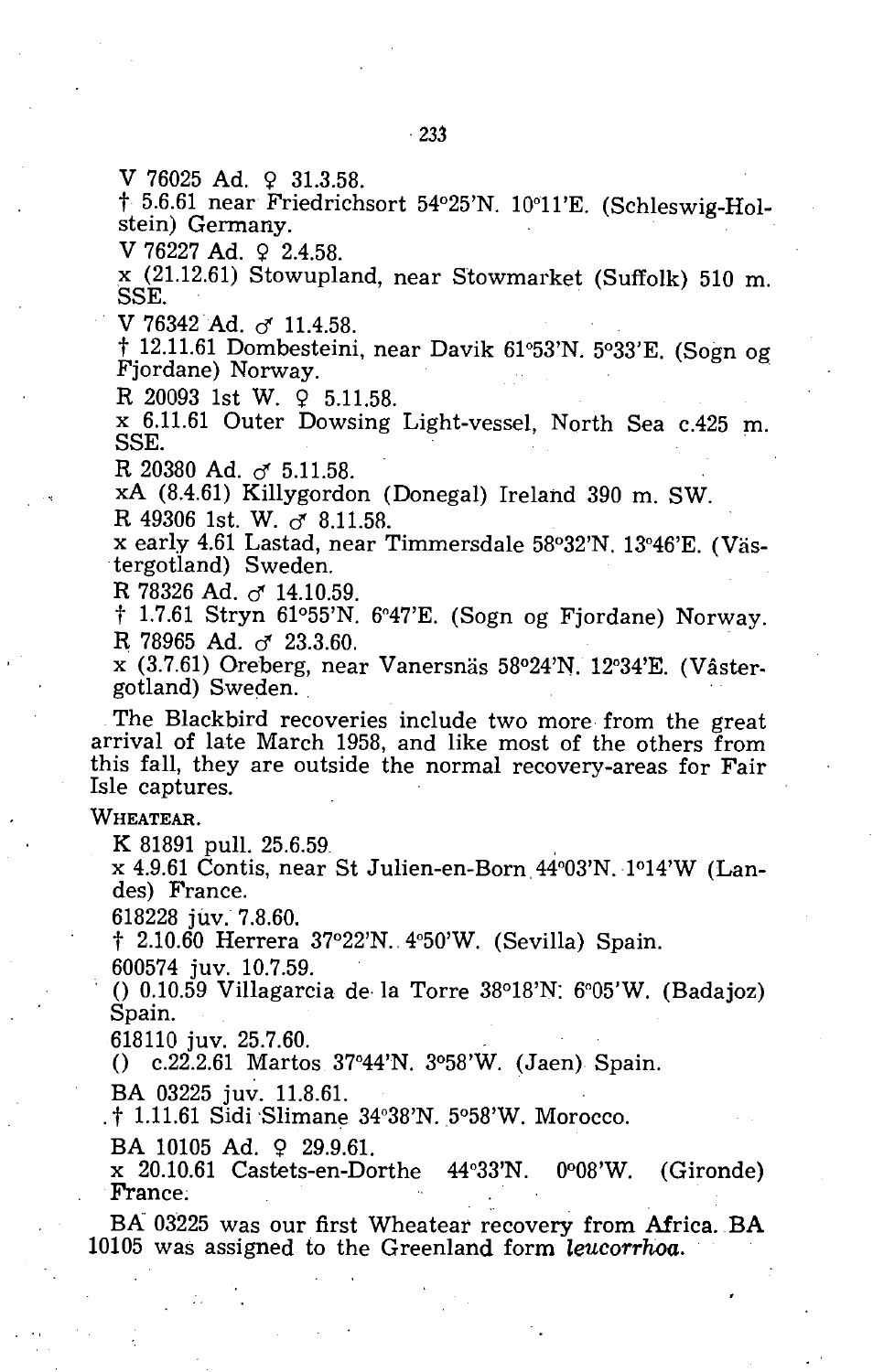ROBIN.

53842 1st W. 4.4.60.

x 13.3.61 Gorleston-on-Sea (Norfolk) 490 m. SSE.

H 37294 f.g. 13.4.61.

x 25.11.61 Staithes, near Saltburn (Yorkshire) 340 m. S.

H 47935 f.g. 12.10.61.

x 16.11.61 Jaulgonne, near Chateau-Thierry 49°05'N. 3°32'E. Aisne) France.

These are our first Robin recoveries in England and France. HEDGE SPARROW.

H37418 f.g. 29.4.61.

v 18.5.61 Heligoland 54°11'N. 7°55'E. Germany.

This is our first recovery of a Hedge Sparrow.

MEADOW PiPIT.

53031 1st W. 5.9.59.

()  $18.12.60$  Livramento, near Mafra  $38°57'N$ .  $9°19'W$ . (Estremadura) Portugal.

89311 juv. 27.6.60.

x 1.1.61 Chaica Nova, Aljustrel 37°52'N 8°10'W (Baixo Alentejo) Portugal.

89340 juv. 7.7.60.

v 25.10.60 La Teste-de-Buch 44°34'N. 1°09'W. (Gironde) France.

89218 1st W. 23.8.60.

x c.1.1.61 near Beja 38°01'N. 7°52'W. (Baixo Alentejo) Portugal.

H47126 juv. 20.8.61.

t c.8.11.61 Albergaria-dos-Doze 39°48'N 8°35'W (Beira Litoral) Portugal.

STARLING.

S 87165 juv. 8.9.57.

x 12.12.6i Dennis Head, North Ronaldshay (Orkney) 30 m. WSW.

V 76670 juv. 16.9.58.

x 21.5.61 Westray (Orkney) 55 m. WSW.

725817 1st W. *cf 2.12.60.* 

x 3.4.61 Risor 58°44'N. 9°15'E. (Aust Agder) Norway.

#### **99. Ringed Immigrants to Fair Isle**

Four birds which had been marked elsewhere were recovered in Fair Isle during 1961. We are still awaiting ringing details of a Herring Gull ringed Moscow D 492577, which was caught at a roost on Buness on the night of 14th December.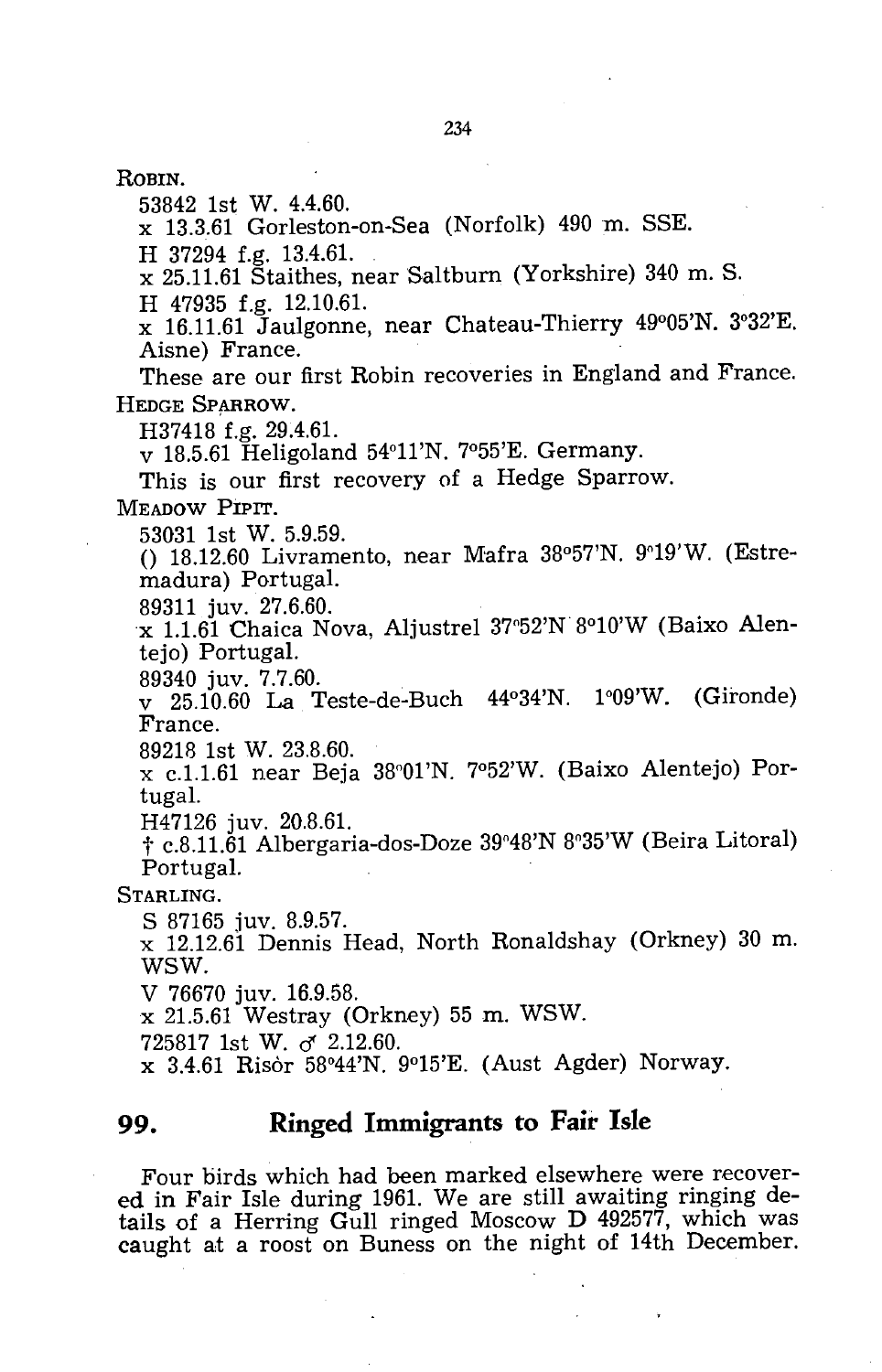The cthers were a first-winter Great Black-backed Gull with Moscow ring C 94997, ringed as young on the Great Ainov Islands in the Barents Sea (69°50'N. 31°35'E.) on 15th June 1960, and found dead by Pat Adams on Skadan on 21st February 1961; a Robin with the Leiden ring N 34620, marked on. 23rd October 1960 near Amsterdam, and retrapped at the Haa on 6th April; and a Lesser Black-back ringed AJ 37007 as a chick at Aith in the northern part of the Shetland Mainland on 22nd June 1961, and found dead on the shore at North Haven on 23rd August.

P. D.

#### **100. Tagged Seals at Fair Isle**

Three Grey Seals *Halichoerus grypus* with coloured plastic tags attached to their tails were killed or found dead in the second half of November 1961, at Fair Isle. I understand that one of these has not yet been reported to the London Zoo, but the other two had both been marked during the Nature Conservancy's expedition to North Rona in October 1961. One was about two weeks, and the other about four weeks old when marked, and both were recovered about four weeks later. North Rona is some 150 miles WSW of Fair Isle.

P. D.

#### *Corrigenda*

The following lines were omitted by error from the *Bulletin.*  Vo!. 4, No. 7:

Page 183: the following words should follow on from line 26: "female Stonechats, three Chaffinches, seven Bramblings,".

Page 191: the following line was omitted after the fourth line of the Ringed Plover paragraph: "and a second laying of three eggs was located nearby,".

Page 196: seven species which should have been listed between Redwing and Red-backed Shrike were left out. These were as follows:

WHINCHAT. One on 3rd May.

REDSTART. Several seen at Mousa, 5th May (J. Fisher).

ROBIN. One 15th April, Laxo Voe.

WHITETHROAT. One at Kergord, 3rd June (L.A.U.).

WILLOW WARBLER. Several at Mousa, 5th May (J. Fisher). One singing at Muckle Roe, 7th May (C.J.B.).

SPOTTED FLYCATCHER. Two near the Pool of Virkie, 1st June  $(L.A.U.)$ .

PIED FLYCATCHER. One at Kergord, 3rd June (L.A.U.).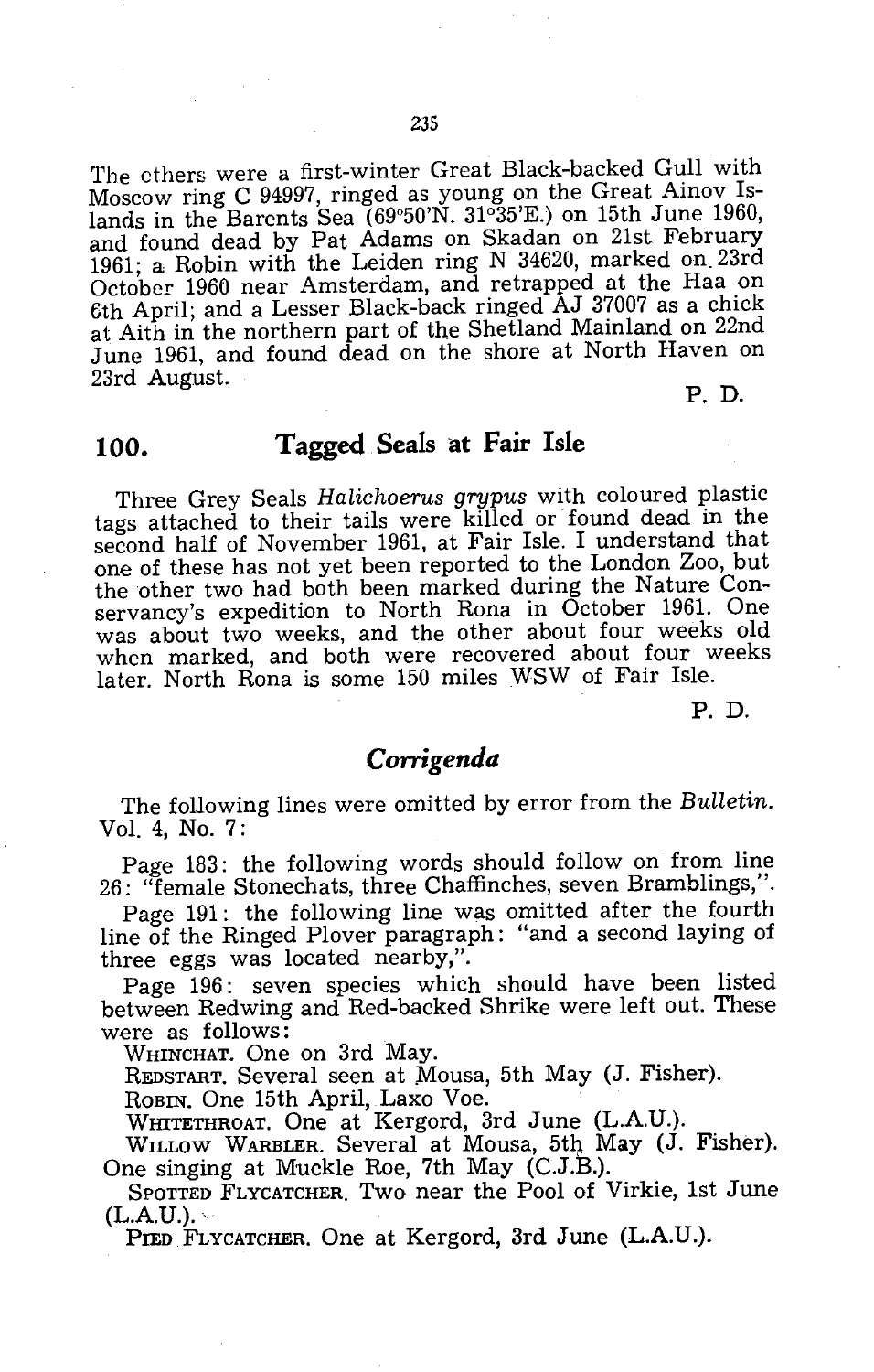### **Appendix of Scientific Names**

#### (excluding those given in the text)

Great Northern Diver Gavia immer. Red·throated Diver G. stellata. Slavonian Grebe Podiceps auritus. Manx Shearwater Procellaria puffinus. Sooty Shearwater P. grisea. Fulmar Fulmarus glacialis. Cormorant Phalacrocorax carbo. Shag Ph. aristotelis. 'Heron Ardea cinerea. Little Egret Egretta garzetta. Mallard Anas platyrhynchos. Teal A. crecca. Wigeon A. penelope.<br>Pintail A. acuta. Tufted Duck Aythya fuligula. Goldeneye Bucephala clangula. Long-tailed Duck Clangula hyemalis. Velvet Scoter Melanitta fusca. Red-breasted Merganser Mergus serrator. Goosander M. merganser. Grey-lag Goose Anser anser. White-fronted Goose A. albifrons. Pink-footed Goose A. brachyrhynchus. Barnacle Goose Branta leucopsis. Whooper Swan Cygnus cygnus. Sparrowhawk *Acipiter nisus.*<br>Merlin Falco columbarius.<br>Kestrel F. tinnunculus.<br>Water Rail Rallus aquaticus. Corncrake Crex crex. Oystercatcher Haematopus ostralegus. Lapwing Vanellus vanellus. Ringed Plover *Charadrius hiaticula.*<br>Golden Plover *Ch. apricarius*. Grey Plover Ch. squatarola. Turnstone Arenaria interpres. Snipe Capella gallinago. Jack Snipe Lymnocryptes minimus. Woodcock Scolopax rusticola. Curlew Numenius arquata. Whimbrel N. phaeopus. Black-tailed Godwit Limosa limosa. Bar-tailed Godwit L. lapponica. 'Green Sandpiper Tringa ochropus. Wood Sandpiper T. glareola. Common Sandpiper T. hypoleucos. Redshank T. totanus,<br>Spotted Redshank T. erythropus. Spotted Redshank $r$ . Greenshank T. nebularia.<br>Knot Calidris canutus. Purple Sandpiper C. maritima. Little Stint C. minuta. Dunlin C. alpina.<br>Sanderling Crocethia alba.<br>Duff Differentian Ruff Philomachus pugnax. Bonxie Stercorarius skua. Arctic Skua S. parasiticus. Freat Black-backed Gull Larus marinus.<br>Lesser Black-back L. fuscus.<br>Lessien Brambling F. montifringilla.<br>
Herring Gull L. argentatus. Corn Bunting Emberiza calandra.<br>
Common Gull L. canus. Common Corn Bunting E. citrinella. Glaucous Gull L. hyperboreus. Black-headed Gull L. rldibundus. Litle Gull L. minutus.

Arctic Tern Sterna macrura. Little Tern S. albifrons. Razorbill Alca torda. Guillemot Uria aalge. Tystie Uria grylle. Puffin Fratercula arctica. Wood Pigeon Columba palumbarius. Turtle Dove Streptopelia turtur. Long-eared Owl Asio otus. Short-eared Owl A. flammeus. Green Woodpecker Picus viridis. Skylark Alauda arvensis. Swallow Hirundo rustica. House Martin Delichon urbica. Sand Martin Riparia riparia. Rook Corvus frugilegus. Jackdaw C. monedula.<br>Tree Creeper Certhia familiaris.<br>Wren Troglody¢es troglodytes. Mistle Thrush Turdus viscivorus. Fieldfare T. pilaris.<br>Song Thrush T. philomelus.<br>Redwing T. iliacus.<br>Ring Ouzel T. torquatus. Blackbird T. merula. Wheatear Oenanthe oenanthe. Whinchat Saxicola rubetra. Redstart Phoenicurus phoenicurus, Black Redstart Ph. ochrorus. Bluethroat Cyanosylvia svecica. Robin *Erithacus rubecula.*<br>Reed Warbler *Acrocephalus scirpaceus.* Blackcap *Sylvia atricapilla.*<br>Barred Warbler S. *borin*. Whitethroat S. communis. Lesser Whitethroat *S. curruca.*<br>Willow Warbler *Phylloscopus trochilus.* Chiffchaff *Ph. collybita.*<br>Goldcrest *Regulus regulus*. Spotted Flycatcher *Muscicapa striata.*<br>Pied Flycatcher *M. hypoleuca.*<br>Hedge Sparrow *Prunella modularis*. Meadow Pipit Anthus pratensis. Tree Pipit A. trivialis. Rock Pipit A. spinoletta. White Wagtail Motacilla alba. Grey Wagtail M. cinerea. Great Grey Shrike Lanius excubitor. Waxwing *Bombycilla garrulus.*<br>Starling *Sturnus vulgaris*, Greenfinch Chloris chloris. Siskin Carduelis spinus. TW1ite C; flavirostris. Linnet C. cannabina. Mealy. Redpoll C. f. flammea. Lesser Redpoll C. f. cabaret. Bullfinch Pyrrhula pyrrhula. Chaffinch Fringilla· coelebs. - Yellowhammer *E. citrinella.*<br>Reed Bunting *E. schoeniclus.*<br>Snow Bunting *Plectrophenax nivalis.* Tree Sparrow Passer montanus.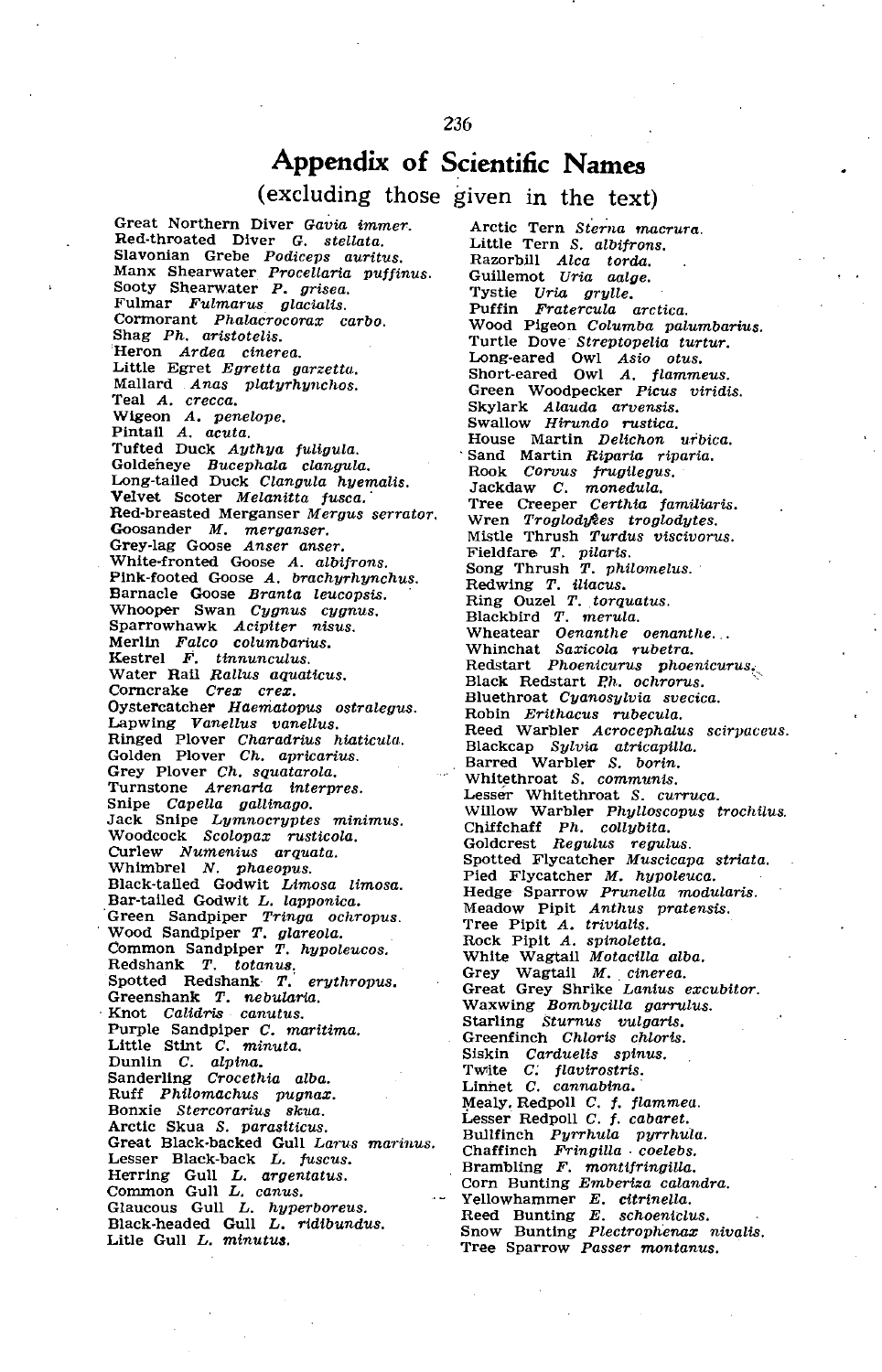## **Have you enrolled a rrFriend. of Fair Isle" this year?**

Please persuade your friends to support 'our work.

The annual subscription of one guinea entitles subscribers to receive a copy of the F.I.B.O. Bulletin and of the Annual Report.

Further particulars may be obtained from:

The Hon. Secretary, Fair Isle Bird Observatory Trust, 21 Regent Terrace, EDINBURGH 7.